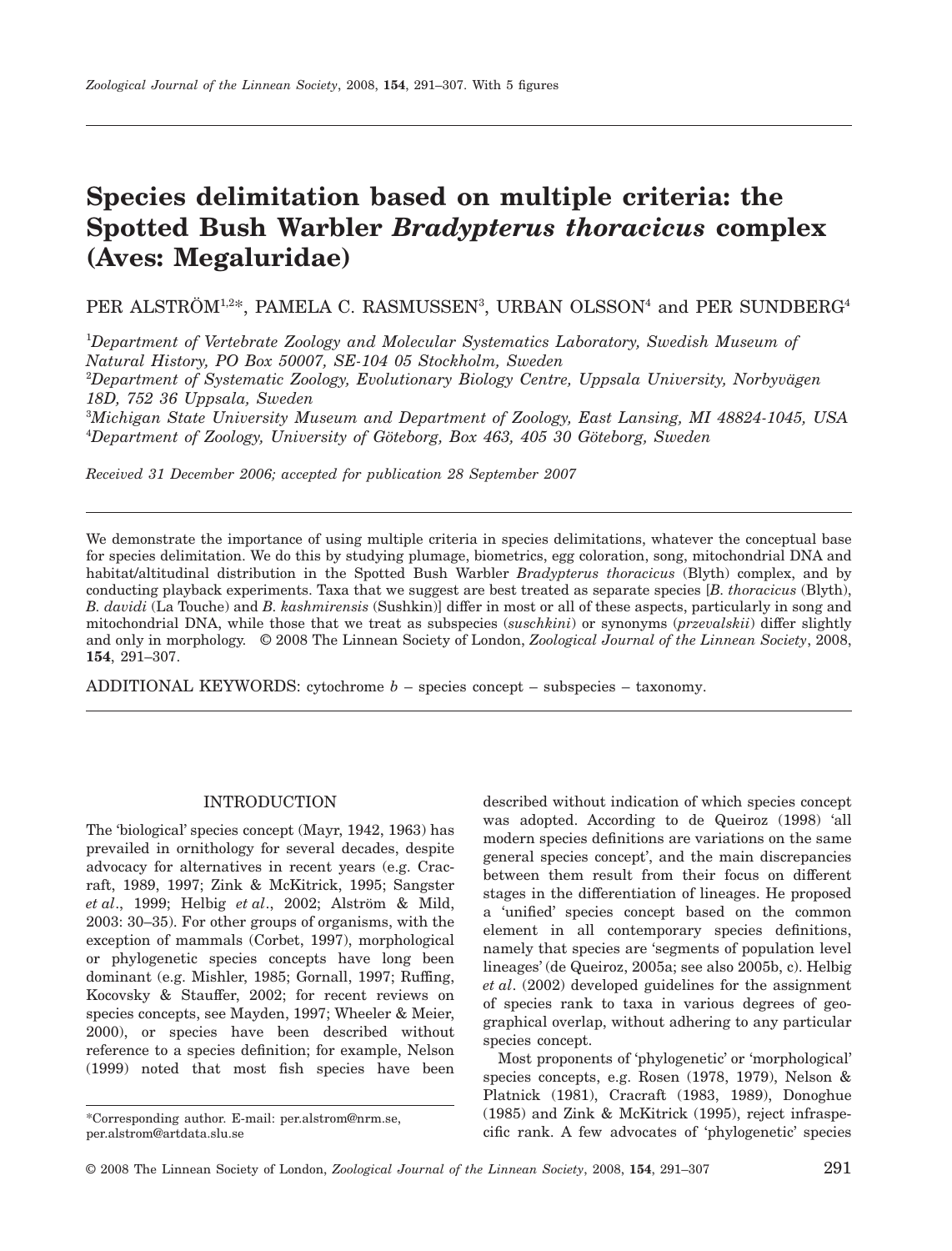concepts, such as Nixon & Wheeler (1990) and Davis & Nixon (1992), accept infraspecific taxa, but remark that these, unlike species, do not exhibit fixed differences from other conspecific taxa. In contrast, under the 'biological' species concept (Mayr, 1942, 1963), least-inclusive nominal taxa may be classified as either species or subspecies, depending on the degree of observed or inferred reproductive isolation from other taxa.

The subspecies category has been much criticised. Wilson & Brown (1953) argued that different subspecies may be mistakenly perceived as real entities, while in reality they may constitute a common gene pool, and the differences grade into each other. Mayr (1963, 1969) did not consider subspecies to be evolutionary units, except when geographically isolated. This was supported by Zink (2004), who reviewed studies of 230 subspecies of birds belonging to 41 species, and concluded that only 3% of these subspecies qualified as distinct evolutionary entities. However, Phillimore & Owens (2006) found that 36% of 259 subspecies belonging to 67 species were monophyletic. They suggested that the main reason for the discrepancy between their and Zink's (2004) results was that the earlier study included almost exclusively continental taxa from the Nearctic and Palearctic regions, which were shown by Phillimore & Owens to be significantly less likely to be monophyletic than subspecies from islands or other biogeographical regions.

Several methods for delimiting least-inclusive taxa, i.e. monotypic species or subspecies of polytypic species, have been proposed, including some based exclusively on DNA data (reviewed by Sites & Marshall, 2003). However, for most groups of organisms, new species and subspecies are described and taxonomic revisions are undertaken mainly based on morphology, because other attributes are generally not sufficiently well known to be useful. Birds are far better known than other major taxa with respect to the number of extant species, relationships, geographical variation in morphology and other traits, vocalizations, other behaviours, ecology, distribution, and degree of reproductive isolation. In spite of  $-$  or, perhaps, as a result of – this, species limits in birds are frequently the subject of continual debate (e.g. Isler, Isler & Whitney, 1999; Yésou, 2002; Baker *et al*., 2003; Parkin *et al*., 2004; Collinson *et al*., 2006).

In the present paper we underline the importance of using multiple criteria in species delimitations, irrespective of the species definition adopted. We do this by using morphological, oological, vocal, behavioural, genetic and ecological criteria to review the taxonomy of the Spotted Bush Warbler *Bradypterus thoracicus* complex. Taxa which we suggest treating as separate species differ in most or all of these aspects, notably in song and mitochondrial DNA, while those that we consider to be conspecific differ, if at all, slightly and only in morphology.

#### MATERIAL AND METHODS

#### STUDY GROUP

The Old World warbler genus *Bradypterus* in the avian family Megaluridae (Alström *et al*., 2006) comprises nearly 25 species, distributed in Africa and Asia (Dickinson, 2003; del Hoyo, Elliott & Christie, 2006). The species are mostly brown, paler below than above, usually with some darker spotting on the foreneck and breast. They are renowned for being similar morphologically. As a result of this, the genus has a long history of taxonomic instability and confusion (e.g. La Touche, 1926; Baker, 1930; Hartert & Steinbacher, 1934; Delacour, 1943; Ripley, 1982; Ali & Ripley, 1983; Dickinson *et al*., 2000; Rasmussen *et al*., 2000; del Hoyo *et al.*, 2006), and has recently been shown to be non-monophyletic (Drovetski *et al*., 2004; Beresford *et al*., 2005; Alström *et al*., 2006). *Bradypterus thoracicus* (Blyth, 1845) is generally treated as a single species breeding in two main, disjunct areas (Fig. 1). Five or six (up to eight) subspecies are usually recognized (Hartert & Steinbacher, 1934; Watson, Traylor & Mayr, 1986; Round & Loskot, 1995; Dickinson, 2003; Fig. 1). From an assessment of morphological variation, Round & Loskot (1995) proposed that these be treated as two species: *B. thoracicus* (comprising *thoracicus*, *kashmirensis* and *przevalskii*) and *B. davidi* (including *davidi* and *suschkini*).

We studied all these taxa on their breeding grounds (Fig. 1, Table 1). We found territory-holding birds most closely matching *davidi* in central China in late spring and summer, well south of the previously known breeding range (Etchécopar & Hüe, 1983; Meyer de Schauensee, 1984; Cheng, 1987; Fig. 1, Table 1). Several individuals were caught, bloodsampled and tape-recorded; additional material was obtained for a few taxa, either on their breeding grounds, on migration or in their winter quarters (Table 1).

#### MORPHOLOGY AND EGGS

Specimens were studied in or were borrowed from the American Museum of Natural History (AMNH), New York: 24 *thoracicus*, two *przevalskii*; Academy of Natural Sciences (ANSP), Philadelphia: four *thoracicus*; The Natural History Museum (BMNH), Tring, UK: 11 *kashmirensis*, 57 *thoracicus*, three *przevalskii*, two *davidi*; Bombay Natural History Society (BNHS), Mumbai, India: one *thoracicus*; Field Museum of Natural History (FMNH), Chicago: one *thoracicus*,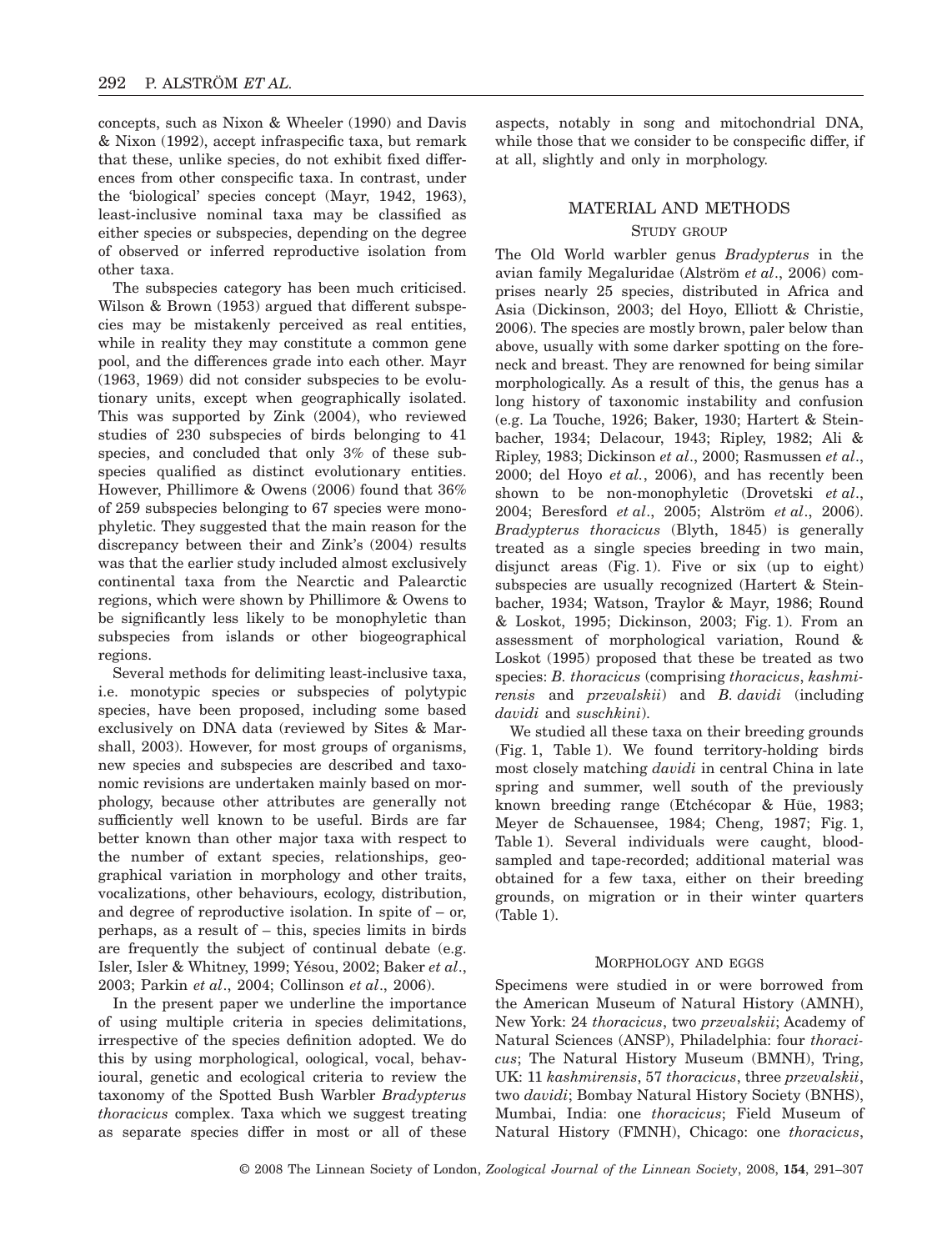

**Figure 1.** Distribution of the *Bradypterus thoracicus* complex compiled from previously published sources (grey; Dement'ev & Gladkov, 1968; Ali & Ripley, 1983; Flint *et al*., 1984; Meyer de Schauensee, 1984; Watson *et al*., 1986; Cheng, 1987; Round & Loskot, 1995; Rasmussen & Anderton, 2005) and the present study (numbers). Dark grey refers to breeding and pale grey to non-breeding. Field study sites are indicated by numbers (see Table 1 for details): (1) Manali, Himachal Pradesh; (2) Laoye Shan, Qinghai; (3) Huzu Bei Shan, Qinghai; (4) Mengda, Qinghai; (5) Wolong, Sichuan; (6) Emei Shan, Sichuan; (7) Jiuzhaigou, Gansu; (8) Taibai Shan, Shaanxi; (9) Listvyanka; (10) Panquengou, Shanxi; (11) Huzong, Heilongjiang; (12) Dailing, Heilongjiang. Localities where *thoracicus* and *davidi* and *przevalskii* and *davidi*, respectively, have been found sympatrically in the breeding season in the present study are indicated by white numbers. The winter distribution for *kashmirensis* has not been given in the literature, and the winter distribution for *davidi* has been considered uncertain.

one *davidi*; Museum of Comparative Zoology (MCZ), Harvard University: 13 *thoracicus*, two *przevalskii*, four *davidi*; Naturalis (NNM), Leiden, the Netherlands: two *davidi*; Royal Ontario Museum (ROM), Toronto: one *thoracicus*; University of Michigan Museum of Zoology (UMMZ), Ann Arbor: 11 *kashmirensis*, 20 *thoracicus*, two *davidi*; National Museum of Natural History (USNM), Smithsonian Institution, Washington, DC: 19 *thoracicus*, four *davidi*; Yale Peabody Museum (YPM), New Haven: one *thoracicus*, three *davidi*; Museum für Naturkunde (ZMB), Berlin, Germany: four *przevalskii*, one *davidi*; and Zoological Survey of India, Kolkata, India: three *thoracicus*.

Measurements taken from museum specimens include: culmen length from base of skull; maximum wing length (flattened and stretched); shortfalls from wing point of folded wing of each primary, numbered ascendantly; distance from notch in inner web of primaries 1 and 2 to their tips; lengths of primaries 1 and 2; width of primaries 1 and 2 just distal to notch;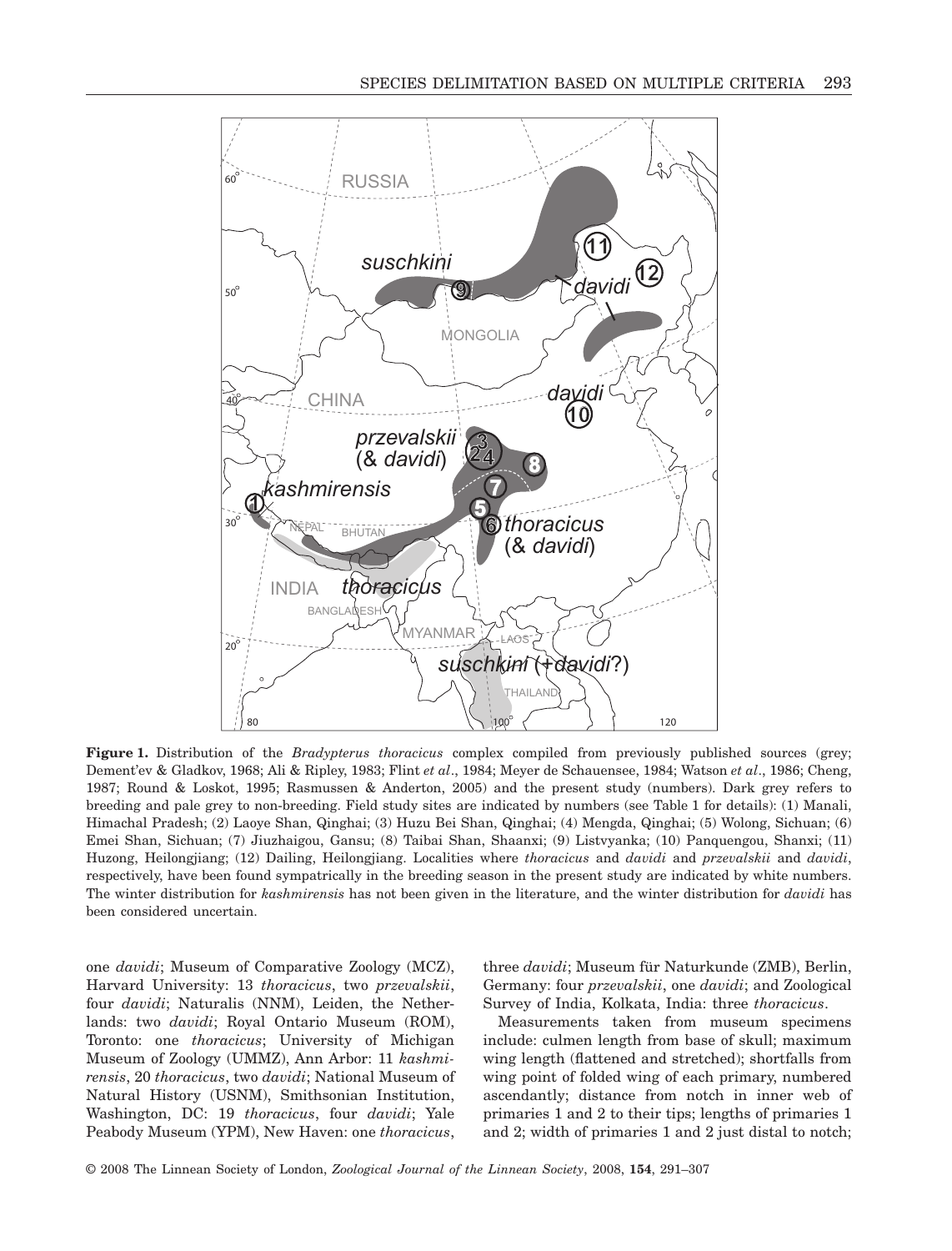| <b>Table 1.</b> Birds studied in the field. All except one were singing males; all captured birds were measured, and most were |  |  |  |
|--------------------------------------------------------------------------------------------------------------------------------|--|--|--|
| photographed                                                                                                                   |  |  |  |

| Taxon          | Location                                                                            | Date                     | No.<br>observed | No. caught/no.<br>DNA samples | No.<br>taped   |
|----------------|-------------------------------------------------------------------------------------|--------------------------|-----------------|-------------------------------|----------------|
| kashmirensis   | Manali, Himachal Pradesh, NW<br>India $(32.1^{\circ}N, 77.1^{\circ}E)$              | late June 1999           | c. 10           | $1^*$                         | $7\dagger$     |
| $thoracicus$ # | Wolong, Sichuan, C China (30.5°N,<br>$102.6^{\circ} \mathrm{E})$                    | late June 1990           | $\,3$           | $\mathbf{1}$                  | 1              |
| thoracicus     | Emei Shan, Sichuan, C China<br>$(29.3^{\circ}\text{N}, 103.2^{\circ}\text{E})$      | May 1986                 | 'a few'         |                               |                |
| thoracicus     | Emei Shan, Sichuan, C China<br>(29.3°N, 103.2°E)                                    | mid-May 1987             | c.5             |                               | $\overline{2}$ |
| thoracicus     | Emei Shan, Sichuan, C China<br>$(29.3^{\circ}\text{N}, 103.2^{\circ}\text{E})$      | early May 1992           | 1               | 1                             | $\mathbf{1}$   |
| przevalskii    | Huzu Bei Shan, NE Qinghai, NC<br>China (c. 37°N, 102°E)                             | late June 1995           | $\mathbf{1}$    |                               |                |
| przevalskii    | Mengda, NE Qinghai, NC China (c.<br>35.4°N, 102.4°E)                                | mid-June 1994            | 3               | 3                             | $\overline{2}$ |
| przevalskii    | Laoye Shan, NE Qinghai, NC<br>China (36.6°N, 101.4°E)                               | early June 1993          | $\mathbf{1}$    | $\mathbf{1}$                  |                |
| przevalskii    | Laoye Shan, NE Qinghai, NC<br>China (36.6°N, 101.4°E)                               | late June 1995           | 2               |                               |                |
| przevalskii    | Taibai Shan, S Shaanxi, NC China<br>$(33.6^{\circ}\text{N}, 107.4^{\circ}\text{E})$ | mid-June 1995            | 7               | 1                             |                |
| przevalskii    | Jiuzhaigou, S Gansu, C China<br>(33.1°N, 104.2°E)                                   | mid-June 1989            | 3               |                               |                |
| przevalskii    | Jiuzhaigou, S Gansu, C China<br>$(33.1^{\circ}N, 104.2^{\circ}E)$                   | mid-June 1994            | $\mathbf{1}$    | 1                             |                |
| davidi§        | Huzong, Heilongjiang, NE China<br>$(52.0^{\circ}N, 123.6^{\circ}E)$                 | late June 1988           | $\geq 7$        | $-\S$                         | $\overline{2}$ |
| davidi         | Dailing, Heilongjiang, NE China<br>$(c.47.0\textdegree N, 129.0\textdegree E)$      | mid-June 1988            | $\mathbf{1}$    |                               |                |
| davidi         | Panquengou, Shanxi, NC China (c.<br>37.3°N, 112°E)                                  | early June 1993          | 1               |                               | 1              |
| davidi         | Taibai Shan, S Shaanxi, NC China<br>(33.6°N, 107.4°E)                               | mid-June 1995            | 9               | $\mathbf{1}$                  |                |
| davidi         | Jiuzhaigou, S Gansu, C China<br>(33.1°N, 104.2°E)                                   | late May + mid-June 1989 | 1               |                               |                |
| davidi         | Jiuzhaigou, S Gansu, C China<br>$(33.1^{\circ}N, 104.2^{\circ}E)$                   | mid-June 1994            | 1               | 1                             | 1              |
| davidi         | Wolong, Sichuan, C China (30.5°N,<br>$102.6^{\circ}E)$                              | late June 1990           | 3               | $\overline{2}$                |                |
| suschkini      | Listvyanka, SW Lake Baikal,<br>Russia (51.6°N, 104.5°E)                             | June 1986                | c.5             | $-\mathbb{I}$                 | $1**$          |

\*Two additional DNA samples obtained from T. Price.

†Another tape recording, from Kedarnath, Uttaranchal, India (*c*. 30.44°N, 79.04°E), obtained from P. Singh.

‡One *thoracicus/kashmirensis/przevalskii* caught in south-east Nepal in early April 1983.

§Several more birds, probably *davidi*, observed on migration through Hebei and Jilin provinces, north-east China; several were heard singing and one was tape recorded, and one was caught and a DNA sample taken.

¶One DNA sample of *suschkini/davidi* from Mongolia obtained from Johan Ställberg.

\*\*Tape recordings of another individual studied (Mild, 1987).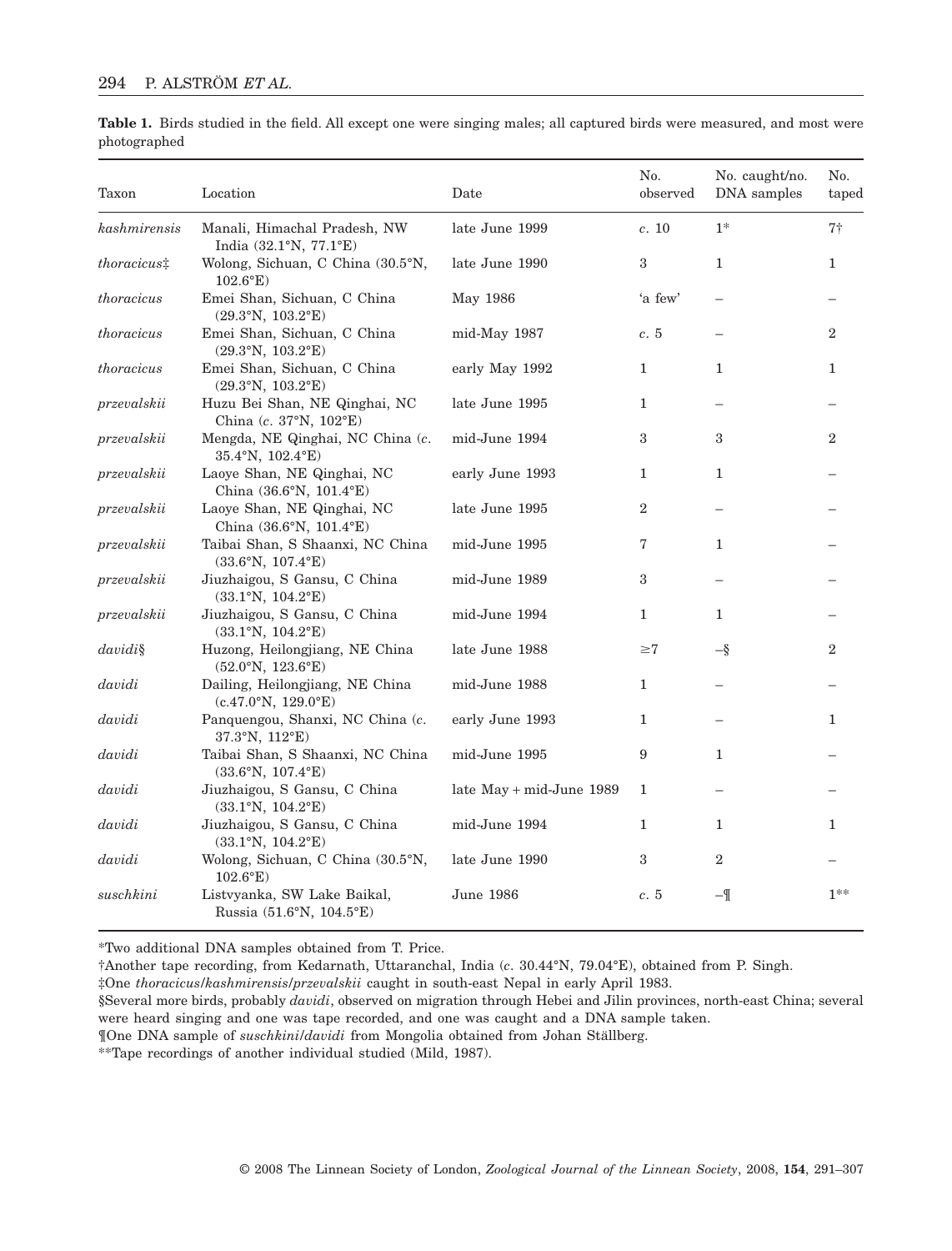tarsus length, distal width, minimum depth; hallux length; tail length; central rectrix width; and width of white tip of longest undertail-coverts. Measurements of live birds (wing, tail, bill length) were taken in the same way as for museum specimens. All live birds except one were sexed as males, as they were heard singing just before (and often after) they were caught, and they showed a pronounced cloacal protuberance. The only bird assumed to be a female did not sing, lacked a cloacal protuberance and appeared to be paired with a singing bird that was caught at the same time. Univariate statistics were obtained and principal components analysis on the correlation matrix of untransformed variables was performed using Systat 8.0 (SPSS Inc., 1998). Sexes were segregated in analyses except for *kashmirensis*, for which very few sexed specimens are available.

In order to elucidate plumage distinctions, radiographs (X-rays) were used to allow ageing of specimens. Degree of skull pneumatization was judged by viewing the X-ray with a magnifying glass against a strong light. Birds with incomplete double-layering or cranial struts were considered young; in passerines, the skull is usually fully pneumatized in 3–6 months (Svensson, 1992).

Coloration of BMNH egg sets was directly compared in natural light between *thoracicus* (28 eggs in 11 clutches), *kashmirensis* [17 eggs in five clutches, excluding those labelled 'Kashmir', which are of questionable provenance (P. C. Rasmussen, P. Alström & U. Olsson, unpubl. data)] and *davidi/suschkini* (seven eggs in three clutches, all from 'Baikal'), as well as among all other mainland Asian *Bradypterus* taxa [Long-billed Bush Warbler *B. major*, Brown Bush Warbler *B. luteoventris* and Russet Bush Warbler *B. mandelli* (formerly *B. seebohmi*; see Dickinson *et al.*, 2000); eggs of the latter two species were not distinguished because earlier taxonomic confusion now prevents their separation].

## VOCALIZATIONS

All tape recordings were made using a Sony WM-D6 cassette or DAT TCD-D3 recorder and a Telinga Pro parabolic reflector/microphone. Sonograms were made in Canary 1.2.4 (Mitchell *et al*., 1995). We use the following terminology: element – a discrete, unbroken unit in a sonogram; note – a sound of one or more element; 'strophe' – a series of notes or, in the case of *davidi* and *suschkini*, a single note separated by distinct pauses. In the species under consideration, the pauses are generally  $< 1$  s long, and accordingly the 'strophes' are less well separated than in most passerines, and hence the quotation marks around 'strophes'.

We carried out playback tests on 15 males in China. A speaker with a *c*. 15-m (in two cases 1.5 m) cable was placed in a male's territory. The playback was usually initiated by a variably long (a few seconds to 2 min) spell of the same taxon's song to arouse the bird and to ascertain that it was responsive. This was followed by a series of songs of different and the same taxa, each cut usually at least 2 min long; the different songs were separated by pauses lasting 30 s to 1 min. An example of a test on *davidi*: (1) *davidi* a few seconds, (2) *thoracicus* 4 min, (3) *davidi* 2 min, (4) *thoracicus* 4 min, (5) *davidi* 2 min, (6) *thoracicus* 4 min, (7) *davidi* 1 min. The response was scored on a four-point scale: no (0), faint (1), medium (2) and strong (3) response. Faint response involved no apparent aggression, seemingly just curiosity, and for most of the duration of the playback there was no reaction at all. Strong response involved strong aggression, the bird vigorously searching for the supposed intruder, generally remaining silent or only giving occasional short outbursts of song or alarm calls; sometimes the wings were lowered, slightly spread and quivering. Medium response meant that the bird showed some aggression, although this was not considered very pronounced. The tape recordings used during the playback test were: *davidi* from Heilongjiang, China; *thoracicus* from Sichuan, China; *B. tacsanowskius* from Hebei, China; *B. luteoventris* from Sichuan, China; and *B. m. mandelli* from Thailand (for descriptions and sonograms of the taxa not dealt with here, see Rasmussen & Anderton, 2005).

## DNA EXTRACTION, SEQUENCING AND ANALYSIS

DNA extraction from blood or feathers, and sequencing of the cytochrome *b* gene were performed as described in Olsson *et al*. (2005). The sequences have been deposited in GenBank (Appendix 1). Molecular phylogenies were estimated by Bayesian inference using MrBayes 3.1 (Huelsenbeck & Ronquist, 2001, 2005; Ronquist & Huelsenbeck, 2003). The choice of model was determined based on the Akaike Information Criterion (AIC; Akaike, 1973) and a hierarchical likelihood ratio test (hLRT; Posada & Crandall, 1998), both calculated in MrModeltest 2.0 (Nylander, 2004). The best-fit model according to the AIC was a general time-reversible (GTR) model (Lanave *et al*., 1984; Tavaré, 1986; Rodríguez *et al*., 1990), with an estimated proportion of invariant sites (I; Gu, Fu & Li, 1995). However, the difference in weight between this model and the second best one, GTR with gamma distributed rate variation across sites  $(\Gamma; \text{Yang}, 1994)$ , was marginal (0.4202 vs. 0.4179). The hLRT chose the GTR +  $\Gamma$  model. We therefore ran analyses under both these models. Default priors were used. Four Metropolis-coupled MCMC chains were run for  $3 \times 10^6$  generations and sampled every 100 generations; the temperature was set to 0.1. Two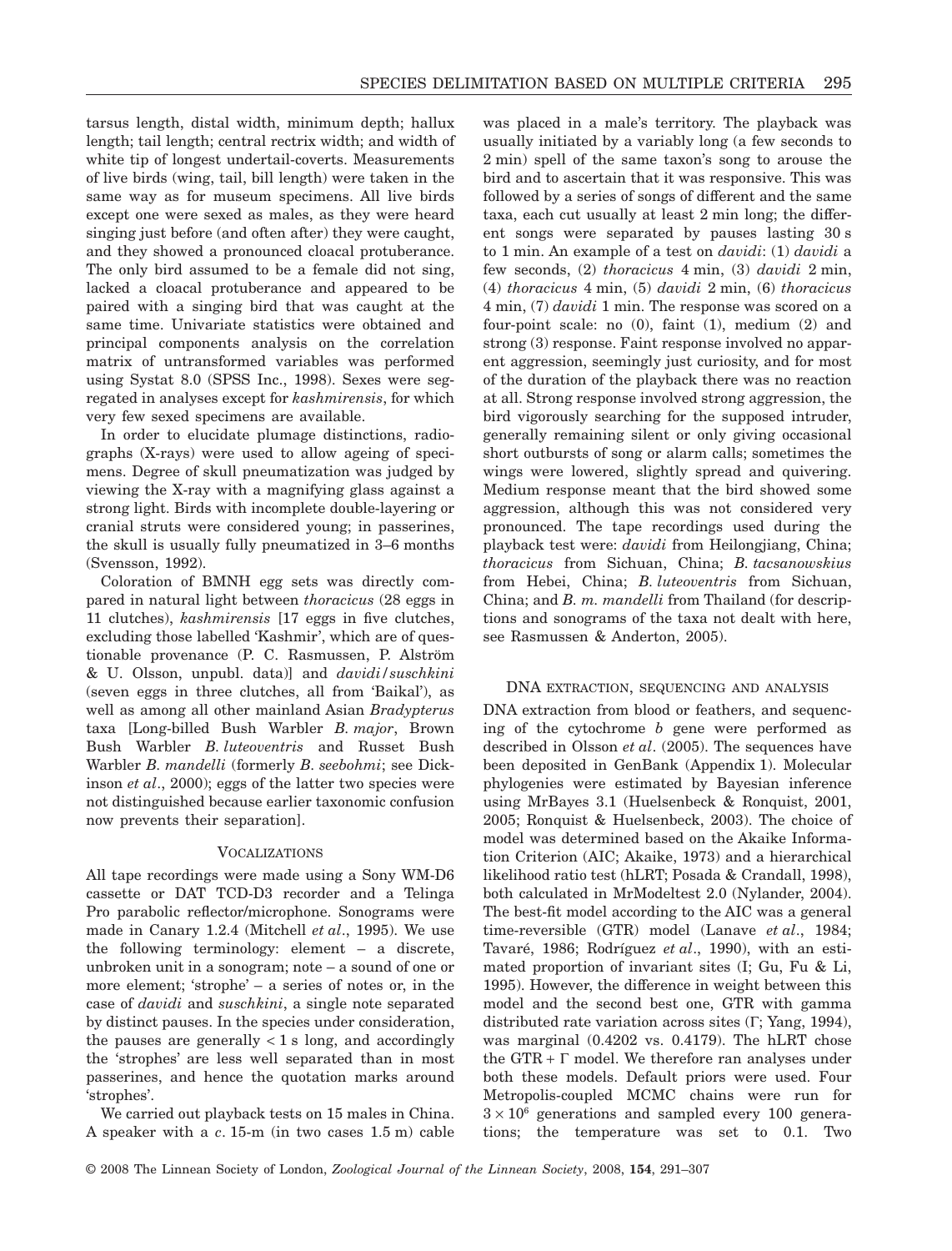simultaneous, independent analyses starting from different random trees were run (by default); the samples from the stationary phases of these runs were pooled to obtain the final results.

Clade support for the unweighted data set was also assessed by parsimony bootstrapping in PAUP\* 4.08b (Swofford, 2001), with branch-and-bound search, 1000 replicates. Pairwise sequence divergences were calculated in PAUP\*; GTR +  $\Gamma$  distances were calculated using parameter estimate outputs from the Bayesian analyses.

#### RESULTS

#### PLUMAGE

Three main groups can be recognized based on a combination of qualitative plumage characters: the *davidi* group (including *davidi*, *suschkini* and the previously overlooked birds from central China that match *davidi*), the *thoracicus* group (including *thoracicus* and *przevalskii*) and *kashmirensis* (Table 2). Except for the unique 'buffy morph' of *kashmirensis*, the *thoracicus* group and *kashmirensis* are very similar, while the *davidi* group is slightly more divergent. As a result of intrataxon variation in all three groups (Table 2), < 10% of the museum specimens and individuals studied in the field were difficult to assign to one of these three groups based on plumage alone. Individuals with atypical plumage observed in the field in the breeding season were easily identified to group by song (see below). The existence of a buffbreasted morph among breeding adults is unique to *kashmirensis*; these individuals are so different from other *kashmirensis* that they have sometimes been misidentified as Brown Bush Warbler *B. luteoventris* (e.g. BMNH nos. 1876.2.12.844 and 1876.2.12.961, listed as *B. luteoventris* by Oates, 1889), or considered as a probable new taxon (judging by label annotations by W. Koelz on UMMZ specimens), or presumed to be young birds (e.g. Seebohm, 1881). That these buffbreasted birds are indeed a colour morph and not a separate species is shown by the sympatry with, and lack of differentiation in structure and song from, grey-breasted *kashmirensis*. The buff-breasted morph is fairly frequent, judging from the fact that seven (three at BMNH and four at UMMZ) of the 18 known museum specimens of *kashmirensis* from the breeding grounds are of this morph, as was one out of about ten birds observed in the field.

The taxon *przevalskii* is doubtfully separable from *thoracicus* on plumage, although northerly populations differ on average (Table 2). We have not detected any differences between *thoracicus* from the Himalayas and China, as series from Bhutan, Sikkim, southern and south-eastern Tibet, north-western Yunnan and Sichuan are indistinguishable. We have not examined any definite *suschkini*, and hence cannot evaluate the alleged minor differences from *davidi* (Table 2).

Most specimens of the *thoracicus* and *davidi* groups from the non-breeding season have weak breast spots or none (as noted by Oates, 1889 for *thoracicus*), and the former have much less grey on the head and underparts than most breeding birds. Accordingly, differences between the *thoracicus* and *davidi* groups are less pronounced than in breeding plumage. Based on skull pneumatization, first-winter birds show, on average, the least grey and most brown wash below, and nearly or entirely lack dark speckles on the breast.

#### **BIOMETRICS**

On measurements, the *thoracicus* group and *kashmirensis* are extremely similar to each other, while *davidi* is more divergent (Table 3). Overall, *davidi* is significantly smaller than the *thoracicus* group and *kashmirensis*. The wing shape of *davidi* is significantly more pointed, with a narrower inner wing, than is that of either the *thoracicus* group or *kashmirensis* (Table 3). In a principal components analysis (PCA), *davidi* is well separated from the other groups on PC-I (Fig. 2), which is a strong size axis (Table 4). There are no significant differences in size or proportions between *thoracicus* and *przevalskii*. No definite *suschkini* were available for mensural analyses.

Live members of the *thoracicus* group and *davidi* from central China also differ in measurements (Table 5). In our sample, there is no overlap between the two groups in tail length and tail/wing ratio, and a very marginal overlap in the length of the 1st primary, while the other measurements do not differ



**Figure 2.** Principal components analysis of morphometric data for the members of the *Bradypterus thoracicus* complex. See Table 4 for summary statistics.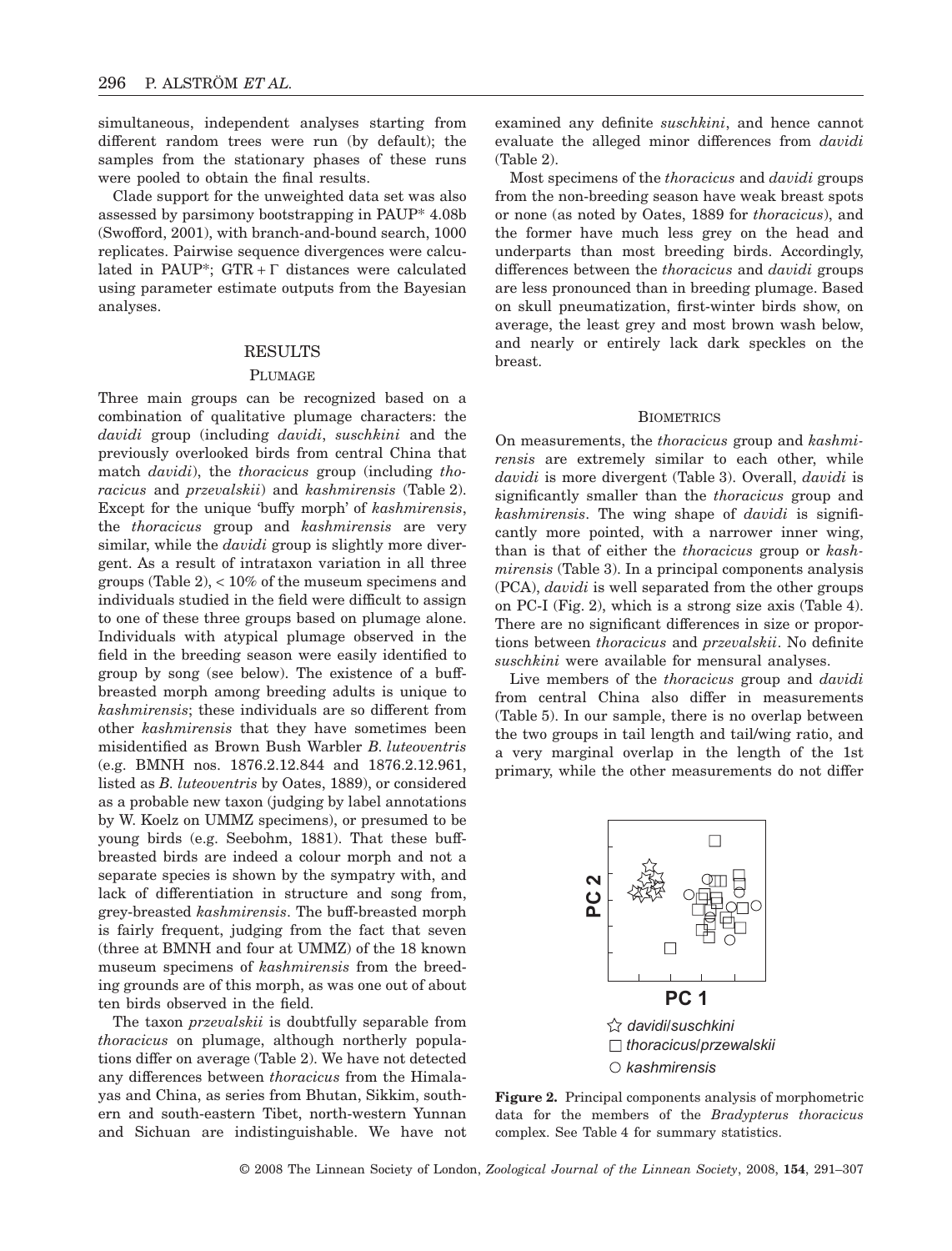|                                                     | $thoracicus/przevalskii*$                                              | davidi/suschkini†                                                                              | kashmirensis                                                                                                                 |
|-----------------------------------------------------|------------------------------------------------------------------------|------------------------------------------------------------------------------------------------|------------------------------------------------------------------------------------------------------------------------------|
| Upperparts                                          | Dark warm brown,<br>slightly more rufescent<br>on crown                | Uniformly drab brown                                                                           | Uniformly brown, slightly<br>paler than in<br>thoracicus/przevalskii                                                         |
| Supercilium                                         | Grey or greyish-white,<br>often white in front of<br>and/or above eye‡ | Buffy§                                                                                         | Grey or greyish-white,<br>often white in front of<br>and/or above eye                                                        |
| Ear-coverts, sides of neck,<br>lower throat         | Grey, contrasting with.<br>upperparts and flanks                       | Brown to greyish-brown,<br>contrasting little or not<br>at all with upperparts<br>and flanks** | 'Buffy morph': warm buffy<br>Grey, slightly paler than<br>in thoracicus/przevalskii<br>'Buffy morph': warm buffy             |
| <b>Breast</b>                                       | Grey, contrasting with<br>upperparts and<br>flanks††                   | Brown to greyish-brown,<br>contrasting little or not<br>at all with upperparts<br>and flanks## | Grey, slightly paler than<br>in thoracicus/przevalskii<br>Buffy morph: warm buffy                                            |
| Spots on lower throat/<br>breast                    | A few light and fine to<br>many heavy blackish                         | A few light and fine to<br>many heavy blackish                                                 | Brown, fine; sometimes<br>moderately heavy dark<br>grey<br>Buffy morph: unspeckled<br>or lightly<br>speckled with dark brown |
| Flanks and bases to<br>undertail-coverts            | Dark, cold brown                                                       | Medium brown                                                                                   | Fulvous, slightly paler<br>than in <i>thoracicus</i> /<br>przevalskii                                                        |
| Width of white tips to<br>longest undertail-coverts | $3.45 \pm 0.82$ mm $(N = 31)$                                          | $4.55 \pm 1.31$ mm $(N = 9)$                                                                   | $5.26 \pm 0.81$ mm $(N = 7)$                                                                                                 |

**Table 2.** Plumage characters of the taxa in the *Bradypterus thoracicus* complex in breeding plumage

\**przevalskii* from northern part of range (e.g. Qinghai, Gansu) typically paler overall and more rufescent above than *thoracicus*, lacking contrastingly rufous crown; southerly populations assigned to *przevalskii* indistinguishable from *thoracicus*.

†*suschkini* said to differ by being slightly paler and more reddish-brown above than *davidi*, with a whiter, bolder supercilium and weaker speckles on breast (Dement'ev & Gladkov, 1968; Round & Loskot, 1995). We have not examined any definite *suschkini*.

‡Rarely, buffy-tinged throughout.

§Rarely, whitish in front of and above eye.

¶Rarely, brown ear-coverts and sides of neck.

\*\*Rarely, ear-coverts and (lower) neck-sides greyish-tinged, though less pure in colour and less extensive than in typical individuals of the *thoracicus* group.

††Rarely, lower throat and central breast grey or brown-grey and sides of breast brown.

‡‡Rarely, centre of breast brownish-grey, though less pure in colour and less extensive than in typical individuals of the *thoracicus* group.

significantly. Central Chinese *davidi* appear larger than other populations of *davidi* and *suschkini* (cf. Tables 3 and 5).

#### EGGS

The eggs of all three examined taxa are distinct, those of *thoracicus* being most divergent. For *thoracicus*, all but two clutches of two eggs each are pinkish-buff with chestnut-brown speckles, fairly coarse in most. Many eggs of *thoracicus* are almost uniformly and densely speckled chestnut, while others have weaker but uniformly distributed speckles, and several have the speckles forming an almost solid band around the larger end. In contrast, the eggs of both *kashmirensis* and *davidi/suschkini* have a whiter background, with fine, dark brown rather than chestnut speckles. In some *kashmirensis* eggs the speckles are crisp and in others they are weak, but in all they are fairly evenly distributed. The *davidi* eggs differ slightly from *kashmirensis* in being slightly whiter with blacker, very fine spots; they vary in amount of spotting over the egg and, unlike *kashmirensis*, some have a dense ring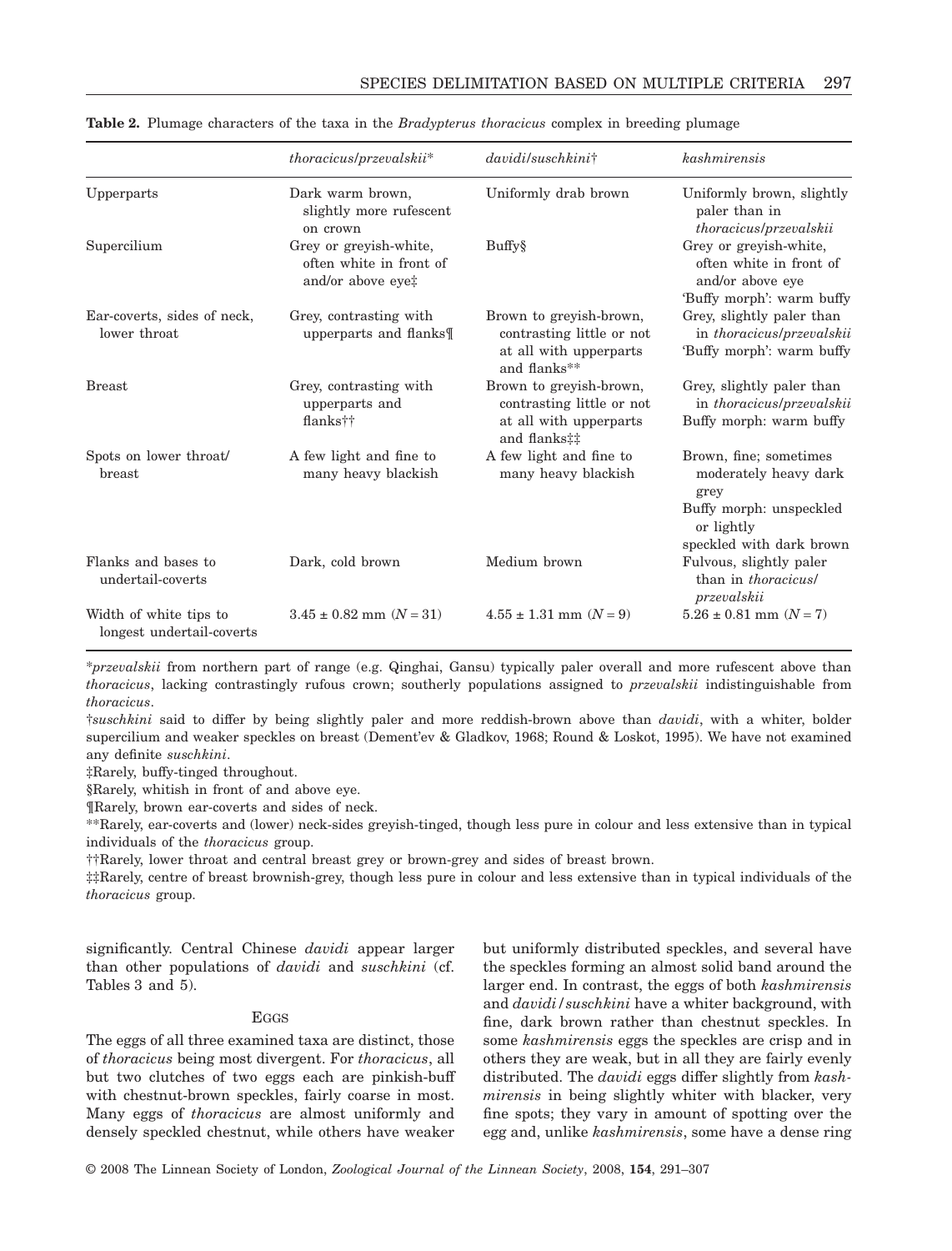# 298 P. ALSTRÖM *ET AL.*

**Table 3.** Univariate statistics for untransformed measurements (in mm) of museum specimens of the *Bradypterus thoracicus* complex

|                       | davidi suschkini                                                                                                                    | thoracicus/przevalskii                                                                                                                                                                                                        | kashmirensist                                                                                                                                                                                                          |
|-----------------------|-------------------------------------------------------------------------------------------------------------------------------------|-------------------------------------------------------------------------------------------------------------------------------------------------------------------------------------------------------------------------------|------------------------------------------------------------------------------------------------------------------------------------------------------------------------------------------------------------------------|
| М                     | $13.70 \pm 0.37$ (5) <sup>NS</sup>                                                                                                  | $14.13 \pm 0.58$ (18) <sup>NS</sup>                                                                                                                                                                                           | $14.23 \pm 0.82$ (7) <sup>NS</sup>                                                                                                                                                                                     |
| М                     | $52.90 \pm 1.95$ (5)***                                                                                                             | $55.80 \pm 2.18$ (20) <sup>NS</sup>                                                                                                                                                                                           | $55.36 \pm 1.91$ (11)***                                                                                                                                                                                               |
| $\mathbf M$           | $25.42 \pm 1.46$ (5) <sup>NS</sup>                                                                                                  | $24.65 \pm 1.99$ $(20)^{\text{NS}}$                                                                                                                                                                                           | $23.54 \pm 2.32$ (11) <sup>NS</sup>                                                                                                                                                                                    |
| М                     | $7.30 \pm 1.17$ (5)**                                                                                                               | $8.31 \pm 1.23$ (20) <sup>NS</sup>                                                                                                                                                                                            | $7.81 \pm 1.17$ $(12)^{NS}$                                                                                                                                                                                            |
| M                     | $0.50 \pm 0.08$ (4)**                                                                                                               | $1.31 \pm 0.73$ (20) <sup>NS</sup>                                                                                                                                                                                            | $1.28 \pm 0.89$ (11) <sup>NS</sup>                                                                                                                                                                                     |
| М                     | $0 \pm 0$ (5) <sup>NS</sup>                                                                                                         | $0.15 \pm 0.26$ (19) <sup>NS</sup>                                                                                                                                                                                            | $0.25 \pm 0.48$ (12) <sup>NS</sup>                                                                                                                                                                                     |
| M<br>F                | $1.02 \pm 0.26$ (5)**                                                                                                               | $0.22 \pm 0.50$ (18) <sup>NS</sup>                                                                                                                                                                                            | $0.51 \pm 0.60$ $(10)^{NS}$                                                                                                                                                                                            |
| M                     | $3.30 \pm 0.43$ (4)***                                                                                                              | $2.06 \pm 0.78$ (19) <sup>NS</sup>                                                                                                                                                                                            | $2.30 \pm 0.57$ (10)***                                                                                                                                                                                                |
| М                     | $4.92 \pm 0.62$ (4)***                                                                                                              | $3.56 \pm 0.89$ (16) <sup>NS</sup>                                                                                                                                                                                            | $3.84 \pm 0.41$ (8)**                                                                                                                                                                                                  |
| M                     | $6.55 \pm 0.59$ (4)**                                                                                                               | $5.29 \pm 1.07$ $(15)^{NS}$                                                                                                                                                                                                   | $5.44 \pm 0.83$ (7) <sup>NS</sup>                                                                                                                                                                                      |
| F                     | $6.20 \pm 0.14$ (2)                                                                                                                 | $4.76 \pm 0.98$ (8)                                                                                                                                                                                                           |                                                                                                                                                                                                                        |
| М                     | $7.87 \pm 0.72$ (4)*                                                                                                                | $6.62 \pm 1.19$ $(15)^{NS}$                                                                                                                                                                                                   | $6.60 \pm 0.67$ (8) <sup>NS</sup>                                                                                                                                                                                      |
| $\mathbf F$           | $7.25 \pm 0.64$ (2)                                                                                                                 | $6.05 \pm 0.79$ (8)                                                                                                                                                                                                           |                                                                                                                                                                                                                        |
| $\mathbf M$           | $5.34 \pm 0.34$ (5)***                                                                                                              | $7.70 \pm 0.98$ (19) <sup>NS</sup>                                                                                                                                                                                            | $7.51 \pm 0.83$ (10)***                                                                                                                                                                                                |
| $\mathbf F$           | 6.70(1)                                                                                                                             | $7.53 \pm 0.99$ (12)                                                                                                                                                                                                          |                                                                                                                                                                                                                        |
| М                     | $9.50 \pm 0.33$ (5)**                                                                                                               | $11.21 \pm 0.97$ (18) <sup>NS</sup>                                                                                                                                                                                           | $10.70 \pm 3.13$ $(12)^{NS}$                                                                                                                                                                                           |
| $\mathbf F$           | 9.40(1)                                                                                                                             | $11.60 \pm 0.86$ (13)                                                                                                                                                                                                         |                                                                                                                                                                                                                        |
| М                     | $12.18 \pm 0.88$ (5)***                                                                                                             | $15.87 \pm 2.04~(19)^{\rm NS}$                                                                                                                                                                                                | $15.99 \pm 1.55$ (10)***                                                                                                                                                                                               |
| $\mathbf F$           | $12.77 \pm 1.0$ (3)                                                                                                                 | $15.42 \pm 1.35$ (13)                                                                                                                                                                                                         |                                                                                                                                                                                                                        |
| М                     | $2.54 \pm 0.24$ (5)***                                                                                                              | $3.12 \pm 0.32$ (19) <sup>NS</sup>                                                                                                                                                                                            | $3.34 \pm 0.35$ (10)***                                                                                                                                                                                                |
| $\mathbf F$           | $2.20 \pm 0.14$ (2)                                                                                                                 | $3.26 \pm 0.24$ (13)                                                                                                                                                                                                          |                                                                                                                                                                                                                        |
| М                     | $4.72 \pm 0.23$ (5)**                                                                                                               | $5.15 \pm 0.42$ (19) <sup>NS</sup>                                                                                                                                                                                            | $5.22 \pm 0.57$ (12)*                                                                                                                                                                                                  |
| $\mathbf F$           | $4.80 \pm 0.28$ (2)                                                                                                                 | $5.16 \pm 0.39$ (13)                                                                                                                                                                                                          |                                                                                                                                                                                                                        |
| М                     | $18.60 \pm 0.24$ (5)***                                                                                                             | $20.58 \pm 0.94$ (19) <sup>NS</sup>                                                                                                                                                                                           | $20.26 \pm 1.05$ (10)***                                                                                                                                                                                               |
| $\mathbf F$           | $18.30 \pm 0.60$ (3)                                                                                                                | $20.45 \pm 0.89$ (13)                                                                                                                                                                                                         |                                                                                                                                                                                                                        |
| М                     | $2.32 \pm 0.15$ (5)***                                                                                                              | $2.53 \pm 0.13$ (19) <sup>NS</sup>                                                                                                                                                                                            | $2.46 \pm 0.12$ (9) <sup>NS</sup>                                                                                                                                                                                      |
| $\mathbf F$           | $2.33 \pm 0.06$ (3)                                                                                                                 | $2.56 \pm 0.18$ (13)                                                                                                                                                                                                          |                                                                                                                                                                                                                        |
| М                     | $1.57 \pm 0.15$ (3)*                                                                                                                | $1.79 \pm 0.29$ (12) <sup>NS</sup>                                                                                                                                                                                            | $1.78 \pm 0.17$ (9)*                                                                                                                                                                                                   |
| $\mathbf F$           | $1.47 \pm 0.15$ (3)                                                                                                                 | $1.67 \pm 0.09$ (11)                                                                                                                                                                                                          |                                                                                                                                                                                                                        |
| М                     | $5.90 \pm 0.73$ (5)*                                                                                                                | $6.76 \pm 0.92$ (11) <sup>NS</sup>                                                                                                                                                                                            | $5.87 \pm 0.54 \ (9)^{\rm NS}$                                                                                                                                                                                         |
| F                     | $5.37 \pm 0.06$ (3)                                                                                                                 | $6.26 \pm 0.67$ (11)                                                                                                                                                                                                          |                                                                                                                                                                                                                        |
| M                     | $44.04 \pm 1.50$ (5)***                                                                                                             | $49.94 \pm 2.76$ (16) <sup>NS</sup>                                                                                                                                                                                           | $48.17 \pm 2.24$ (9)**                                                                                                                                                                                                 |
| $\mathbf F$           | 43.50(1)                                                                                                                            | $48.62 \pm 1.72$ (11)                                                                                                                                                                                                         |                                                                                                                                                                                                                        |
| М                     | $8.14 \pm 0.97$ (5)***                                                                                                              | $9.61 \pm 0.61~(15)^{\rm NS}$                                                                                                                                                                                                 | $8.98 \pm 0.54$ (9) <sup>NS</sup>                                                                                                                                                                                      |
| $\mathbf F$           | 8.60(1)                                                                                                                             | $9.45 \pm 0.83$ (11)                                                                                                                                                                                                          |                                                                                                                                                                                                                        |
| М<br>$\mathbf F$<br>М | $16.43 \pm 1.73$ (3)***<br>15.60(1)<br>$-4.95 \pm 4.17$ (2)*                                                                        | $22.72 \pm 3.25$ (12) <sup>NS</sup><br>$-0.05 \pm 4.80~(11)^{\rm NS}$                                                                                                                                                         | $21.03 \pm 2.31$ (7) <sup>**</sup><br>$20.97 \pm 2.52$ (9)<br>$-2.71 \pm 2.63$ (7) <sup>NS</sup><br>$-0.23 \pm 2.55$ (7)                                                                                               |
|                       | $\mathbf F$<br>$\mathbf F$<br>$\mathbf F$<br>$\mathbf F$<br>$\mathbf F$<br>$\mathbf F$<br>$\mathbf F$<br>$\mathbf F$<br>$\mathbf F$ | $13.65 \pm 0.35$ (2)<br>$52.75 \pm 0.35$ (2)<br>$26.00 \pm 1.98$ (2)<br>$6.65 \pm 0.92$ (2)<br>$0.50 \pm 0.08$ (4)<br>$0 \pm 0$ (2)<br>$1.00 \pm 0$ (2)<br>$3.40 \pm 0.14$ (2)<br>$4.95 \pm 0.21$ (2)<br>$-3.50 \pm 0.71$ (2) | $13.96 \pm 0.83$ (12)<br>$54.04 \pm 1.48$ (13)<br>$22.06 \pm 6.56$ (12)<br>$8.42 \pm 1.14$ (13)<br>$1.54 \pm 0.78$ (13)<br>$0.17 \pm 0.34$ (12)<br>$0.38 \pm 0.49$ (12)<br>$1.90 \pm 0.61$ (13)<br>$3.13 \pm 0.89$ (9) |

†Sexes pooled for *kashmirensis*.

No definite *suschkini* have been examined. For explanations of measurements, see Material and methods. Significance levels (Bonferroni adjusted) between groups, with sexes lumped (ANOVA):  $*P \le 0.05$ ,  $**\le 0.01$ ,  $**\le 0.001$ ; values under *davidi/suschkini* for comparisons with *thoracicus/przevalskii*; values under *thoracicus/przevalskii* for comparisons with *kashmirensis*; and values under *kashmirensis* for comparisons with *davidi/suschkini*. Abbreviations: M, male; F, female.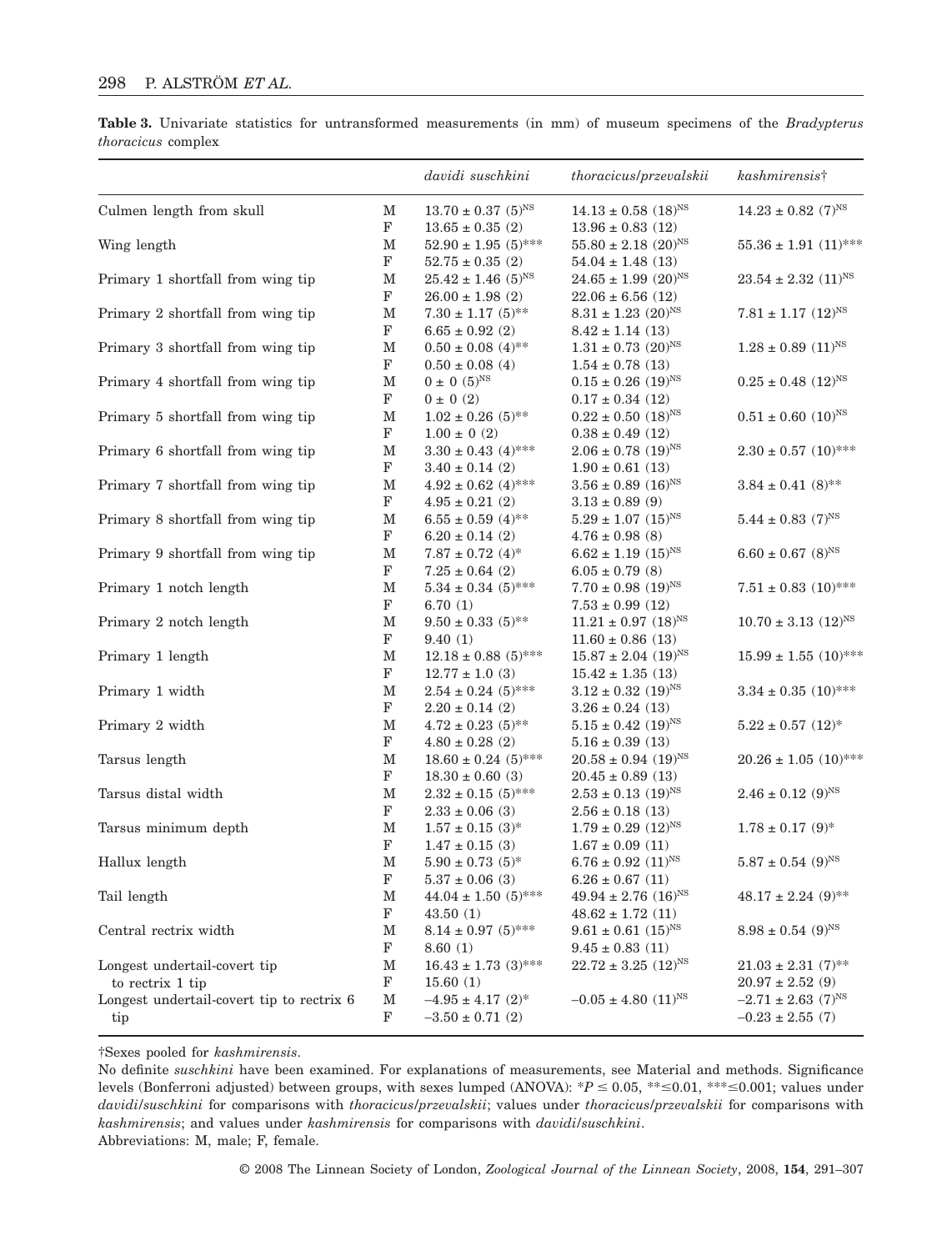of dark brown spots around the larger end. The differences between the eggs of *kashmirensis* and *thoracicus* have been accurately described by Baker (1933).

#### SONG

The songs of all three groups are highly distinctive (Fig. 3, Table 6), although there is considerably more similarity between the *thoracicus* group and *kashmirensis* than between any of these and the *davidi* group. In central China, *thoracicus* and *przevalskii* sing with a fast, monotonous, prolonged, rhythmic, mechanical reel of short clicking and more drawn-out metallic buzzing sounds, which could be transcribed as *tri-tri-tri-treez tri-tri-tri-treez tri-tri-tri-treez tri-tritri-treez tri-tri-tri-treez* . . . (Fig. 3A, B, Table 6). The individual variation is negligible in this context, and we cannot detect any consistent differences between *thoracicus* and *przevalskii*.

**Table 4.** Results of principal components analysis on the correlation matrix of untransformed variables of museum specimens of the *Bradypterus thoracicus* complex

|                                      | Factor loadings |         |         |
|--------------------------------------|-----------------|---------|---------|
|                                      | 1               | 2       | 3       |
| Wing length                          | 0.72            | $-0.38$ | 0.13    |
| Culmen length from<br>skull          | 0.38            | $-0.33$ | $-0.71$ |
| Tail length                          | 0.52            | $-0.38$ | 0.51    |
| Tarsus length                        | 0.74            | 0.11    | 0.05    |
| Primary 2 shortfall<br>from wing tip | 0.39            | $-0.71$ | $-0.21$ |
| Primary 1 length                     | 0.75            | 0.47    | 0.04    |
| Primary 1 notch length               | 0.83            | 0.21    | 0.21    |
| Primary 1 distal width               | 0.56            | 0.48    | $-0.43$ |
| Eigenvalues                          | 3.20            | 1.41    | 1.07    |
| % variance explained                 | 40.05           | 17.61   | 13.34   |

We do not know the song of *thoracicus* from the Himalayas with certainty. We have three recordings from the plains of Nepal and north-east India in the non-breeding season. These differ clearly from the songs of *thoracicus/przevalskii* from China and *kashmirensis* in the individual elements, syntax, and length of the strophes and pauses. However, they also differ between strophes of the same bird and between the three individuals, and probably represent developmental song.

The song of *kashmirensis* has the same clicking and buzzing quality as the song of *thoracicus/przevalskii*, but sounds markedly different, e.g. *tre-tre-tre-triptreez-trip-treeez*, *tre-tre-tre-trip-treez-trip-treeez*, *tretre-tre-trip-treez-trip-treeez*, . . . , and differs in several details (Fig. 3C, Table 6). The individual variation is slight and mainly concerns the number of 'introductory elements'.

The song of the *davidi* group is strikingly different: a dry, rasping, monotonous, drawn-out *brzzzzzz* ... ... *brzzzzzz* ...... *brzzzzzz* ......, which often continues for lengthy periods; each note increases in loudness towards the end, and is separated from the next one by a distinct, variably long pause (Fig. 3D–F, Table 6). The individual variation is slight, and we cannot detect any consistent differences between *davidi* from different regions, or between *davidi* and *suschkini*.

In playback experiments (Table 7), five of the six *przevalskii* that were exposed to playback of *davidi* did not respond at all, while they did respond strongly to song of *thoracicus*. The sixth bird (Jiuzhaigou, Sichuan on 18 June 1994) responded as vigorously to song of *davidi* as to *thoracicus*, save for a relatively mild response the first time *davidi* was played. Five of the seven *davidi* that were exposed to playback of *thoracicus* completely ignored this song, while they responded strongly to song of *davidi*. The other two *davidi* showed some interest in song of *thoracicus*, although no aggression was evident; in contrast, they responded aggressively to song of *davidi*. On Taibai Shan, Shaanxi, on 14 June 1995 a *przevalskii* and a *davidi* were brought in to the same bush, to

**Table 5.** Ranges of measurements (in mm) of live males of *thoracicus/przevalskii* and *davidi* from Sichuan, Qinghai and Shaanxi provinces, China. Abbreviations as in Table 2

|                                | <i>thoracicus/przevalskii</i>      | <i>davidi</i> C China              |
|--------------------------------|------------------------------------|------------------------------------|
| Wing length                    | $55.5 - 59.0$ $(57.7 \pm 1.25; 6)$ | $55.5 - 58.0$ $(56.9 \pm 1.11; 4)$ |
| Tail length*                   | $49.5 - 53.5 (50.9 \pm 1.56; 5)$   | $43.5 - 49.0$ $(46.8 \pm 2.72; 4)$ |
| Tail/wing*                     | $0.86 - 0.92$ $(0.88 \pm 0.02; 5)$ | $0.77-0.85$ $(0.82 \pm 0.04; 4)$   |
| Culmen length from skull       | $13.1 - 14.8$ $(13.5 \pm 0.65; 6)$ | $13.3 - 14.4$ $(13.9 \pm 0.46; 4)$ |
| Primary $1 >$ primary coverts* | $6.5 - 9.0$ $(7.6 \pm 1.07; 6)$    | $5.0 - 6.5$ $(5.9 \pm 0.63; 4)$    |

Values in parentheses: (mean  $\pm$  SD; *N*). Significance levels (two-sample *t*-test, separate variance): \**P*  $\leq$  0.05.

© 2008 The Linnean Society of London, *Zoological Journal of the Linnean Society*, 2008, **154**, 291–307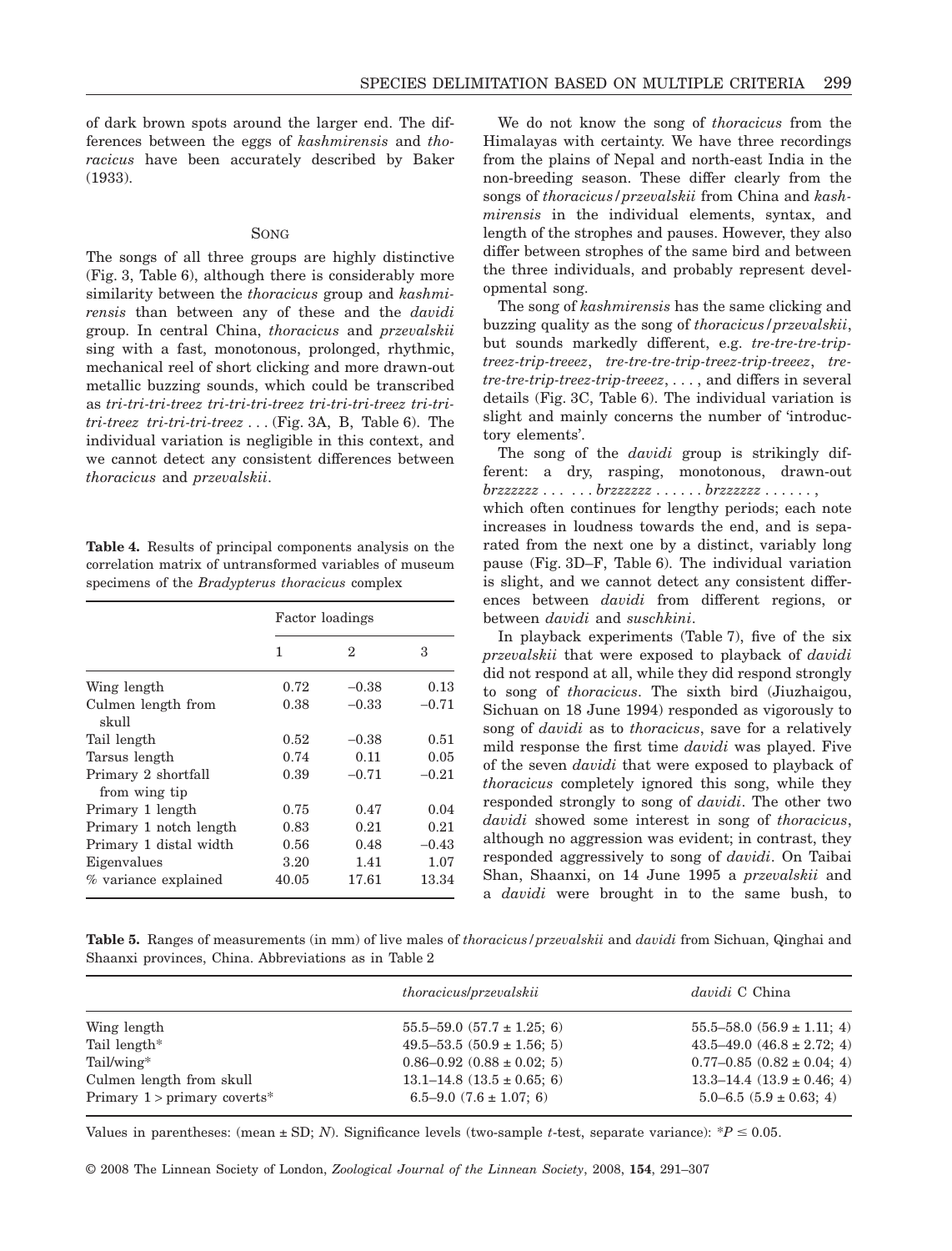

**Figure 3.** Sonograms of songs: A, *thoracicus* Emei Shan, Sichuan, China, early May; B, *przevalskii* Mengda, Qinghai province, China, mid-June; C, *kashmirensis* Manali, Himachal Pradesh, India, late June; D, *suschkini* Listvyanka, Lake Baikal, Russia, June; E, *davidi* Huzong, Heilongjiang province, China, late June; F, *davidi* Jiuzhaigou, Gansu province, China, mid-June. All recordings by Per Alström.

within  $\leq 0.5$  m from each other, without showing any aggression toward each other, while responding strongly to playback of their own type of song.

#### DNA

The cytochrome *b* tree (Fig. 4) shows *thoracicus* and *przevalskii* to be sisters, with strong support, and *kashmirensis* to be sister to these two; the posterior probability for the latter relationship is moderate, while the bootstrap support is fairly high. The *davidi*like birds from central China, and *davidi* and *davidi* / *suschkini* from further north form a polytomy.

The cytochrome *b* divergences among the three main clades, representing the *thoracicus* and *davidi* groups and *kashmirensis*, are 3.5–5.2% (uncorrected p distance) or  $5.0-8.7\%$  (corrected: GTR +  $\Gamma$ ); the *thoracicus* group and *kashmirensis* are most similar in pairwise comparisons of the three main clades (Table 8). In contrast, the distances within the main clades are a maximum of 0.5%; the *davidi/suschkini* haplotype from Mongolia is most divergent, while the difference between *thoracicus* and *przevalskii* matches individual variation in the other taxa (Table 8).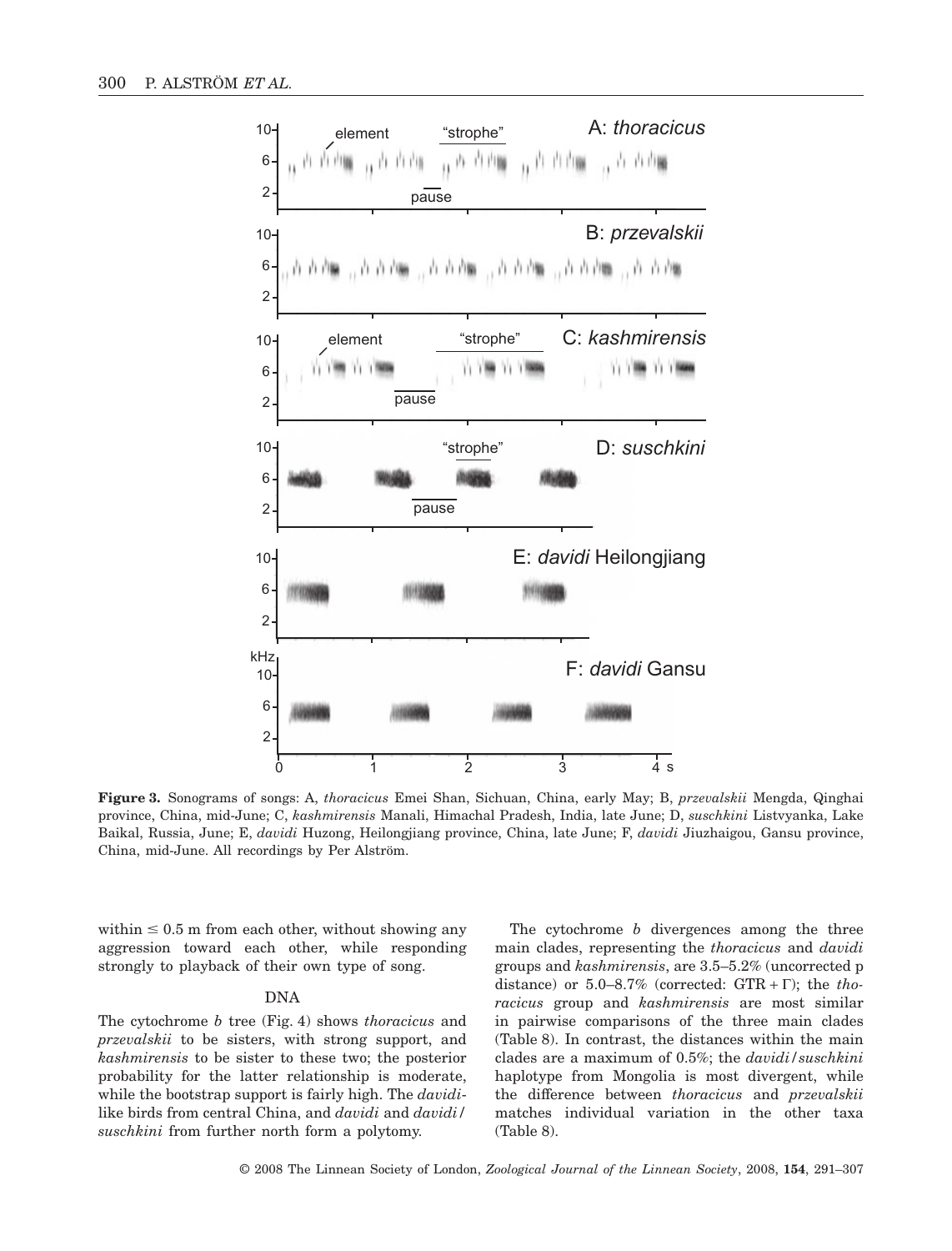|                                         | thoracicus/przevalskii                     | kashmirensis                             | davidi/suschkini                   |
|-----------------------------------------|--------------------------------------------|------------------------------------------|------------------------------------|
| 'Strophe' length (ms)                   | $558-749(626 \pm 32; 60)$                  | $908-1444$ $(1170 \pm 116; 53)$          | $359-497$ $(423 \pm 33; 70)^*$     |
| Pause length (ms)                       | $94-325(170 \pm 49; 60)$                   | $342 - 1833(687 \pm 332; 49)$            | $413 - 1212 (645 \pm 178; 70)$     |
| Buzz length $(ms)$ †                    | $76-118$ $(101 \pm 9.3; 50)$               | $105 - 220$ $(157 \pm 40; 58)$           | $359-497$ $(423 \pm 33; 70)^*$     |
| Frequency span buzz $(Hz)$ †            | $1470 - 25112005 \pm 248$ ; 50             | $1344 - 2823$ $(2136 \pm 331; 58)$       | 1933-2782 (2395 ± 195; 70)         |
| Mean frequency buzz $(Hz)$ <sup>†</sup> | $5412 - 5956$ $(5648 \pm 135; 50)$         | $5847 - 6698 (6287 \pm 274; 58)$         | $5208 - 6179$ $(5673 \pm 269; 70)$ |
| Number of buzzes/'strophe'              |                                            |                                          | $1*$                               |
| Number of short elements/<br>'strophe'  | 2 'introductory<br>elements' + $3 + 3 + 3$ | 1–5 'introductory<br>elements' + $4 + 3$ | 0                                  |

## **Table 6.** Characteristics of songs

Values in parentheses: (mean ± SD; *N*).

\*In our terminology, the buzzes of *davidi/suschkini* are synonymous with 'strophes', but these notes are presumably not homologous with the 'strophes' of *thoracicus/przevalskii* and *kashmirensis*, but instead with the buzzes in the strophes of these taxa.

†Both buzzes in each strophe in *kashmirensis*; length of first buzz 105–143 ms (mean 118 ± 0.009), second buzz 164–220 ms (mean  $195 \pm 0.01$ ).

## **Table 7.** Results from playback tests

|                                  | Sources           |             |                      |                            |          |  |  |
|----------------------------------|-------------------|-------------|----------------------|----------------------------|----------|--|--|
| Targets                          | <i>thoracicus</i> | davidi      | <i>tacsanowskius</i> | <i><u>luteoventris</u></i> | mandelli |  |  |
| <i>przevalskii</i> Huzu Bei Shan | 3(1; 4)           | 0(1:10)     |                      |                            |          |  |  |
| przevalskii Mengda               | 3(2; 7)           | 0(2; 8)     |                      |                            |          |  |  |
| przevalskii Laoye Shan           | 3(1; 4)           | 0(1; 5)     |                      |                            | 0(1; 4)  |  |  |
| przevalskii Taibai Shan          | 3(1; 4)           | 0(1; 6)     |                      |                            |          |  |  |
| przevalskii Jiuzhaigou           | 3(1; 4)           | $2(1:14^*)$ | 0(1; 4)              | 0(1; 4)                    | 0(1; 4)  |  |  |
| davidi Huzong                    | 0(2; 4)           | 3(2; 6)     |                      |                            |          |  |  |
| davidi Taibai Shan               | 0(4; 36)          | 3(4; 19)    |                      |                            | 0(1; 2)  |  |  |
| <i>davidi</i> Jiuzhaigou         | 0(1; 14)          | 3(1; 3.5)   |                      |                            |          |  |  |
| davidi Wolong                    | 1(1; 8)           | 3(1; 4)     |                      | 1(1; 2)                    |          |  |  |

Numbers refer to strength of response [graded on a four-point scale: no (0), faint (1), medium (2) and strong (3) response], and, in parentheses, number of individuals tested; total duration of playback (minutes).

\*The two final minutes were played 1.5 h after the first session (no other taxon was played then).

**Table 8.** Pairwise genetic distances among and within taxa

| Pairwise comparisons                                                                         | Uncorrected $p(\%)$ | $GTR + \Gamma$ (%) |
|----------------------------------------------------------------------------------------------|---------------------|--------------------|
| <i>thoracicus/przevalskii</i> $(N = 3)$ vs. <i>kashmirensis</i> $(N = 2)$                    | $3.5 - 3.7$         | $5.0 - 5.5$        |
| thoracicus/przevalskii $(N = 3)$ vs. davidi and davidi/suschkini $(N = 5)$                   | $4.1 - 4.4$         | $6.1 - 6.8$        |
| kashmirensis $(N = 2)$ vs. <i>davidi</i> and <i>davidilsuschkini</i> $(N = 5)$               | $4.7 - 5.2$         | $7.4 - 8.7$        |
| <i>thoracicus</i> $(N = 2)$ vs. <i>przevalskii</i> $(N = 1)$                                 | 0.2                 | 0.2                |
| <i>davidi</i> Sichuan and Hebei ( $N = 4$ ) vs. <i>davidilsuschkini</i> Mongolia ( $N = 1$ ) | $0.4 - 0.5$         | $0.4 - 0.5$        |
| <i>davidi</i> Sichuan $(N = 2)$ vs. <i>davidi</i> Hebei $(N = 2)$                            | $0.2 - 0.3$         | $0.2 - 0.3$        |
| <i>thoracicus</i> vs. <i>thoracicus</i> $(N = 2)$                                            | $\Omega$            | $\Omega$           |
| kashmirensis vs. kashmirensis $(N = 2)$                                                      | 0.2                 | 0.2                |
| <i>davidi</i> Sichuan vs. <i>davidi</i> Sichuan $(N = 2)$                                    | $\theta$            | $\theta$           |
| <i>davidi</i> Hebei vs. <i>davidi</i> Hebei $(N = 2)$                                        | 0.1                 | 0.1                |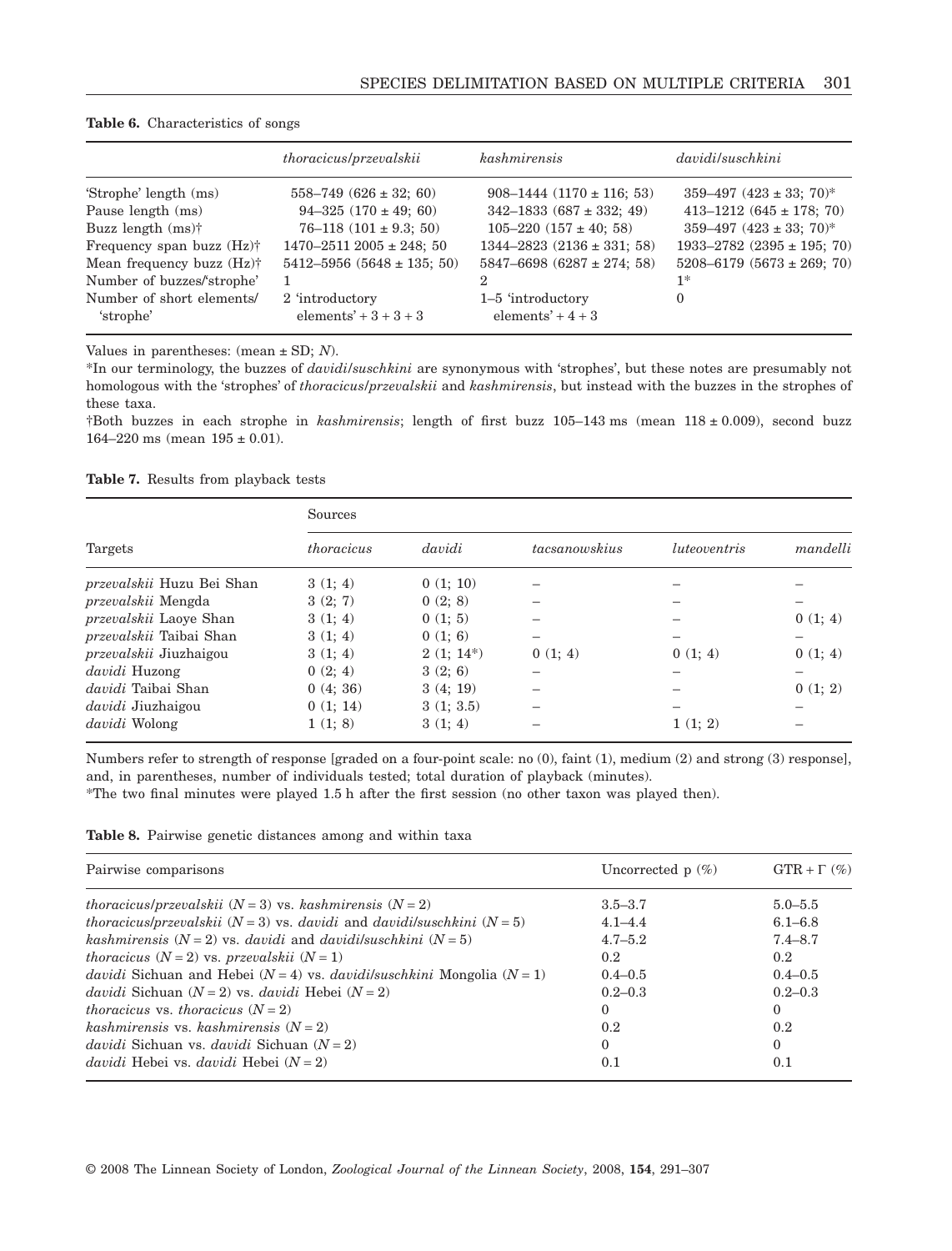

**Figure 4.** Tree for all haplotypes, estimated by Bayesian analysis of cytochrome  $b$  (1073 bp) under the GTR +  $\Gamma$  model. Posterior probabilities (≥ 50%; 50 000 trees) are indicated above the nodes and parsimony bootstrap values (≥ 50%; 1000 replicates) below the nodes.

SYMPATRY AND HABITAT/ALTITUDINAL DISTRIBUTION

We have observed the *thoracicus* group and *davidi* in sympatry in the breeding season at three localities (Fig. 1). T. E. Ortvad and J. S. Hansen (in litt.) have found them sympatrically at two of these sites, as well as at two additional ones (Emei Shan, Fig. 1; Wawu Shan, Sichuan, *c*. 29.4°N, 103.0°E).

The *thoracicus* group has been found at 2200– 3700 m a.s.l. and *davidi* at 1700–3100 m a.s.l. Although there is much altitudinal overlap between the two groups, where they occur sympatrically, they are largely segregated altitudinally (Fig. 5). Partly as a result of the differences in altitude, the two groups were mainly found in different habitats. In central China, *thoracicus* and *przevalskii* were found among herbs and low bushes and in thickets of low bamboo at or just above the tree line, or in similar habitat in forest glades down to several hundred metres below the tree line. In the same region, *davidi* was found among lush herbs and bushes in glades inside deciduous or mixed forest, generally well below the tree line, i.e. in much the same habitat as that in which we have observed *davidi* and *suschkini* in north-east China and Siberia, respectively.

The taxon *kashmirensis* occurs in similar habitat as *thoracicus/przevalskii*. At Manali, Himachal Pradesh, north-west India, we observed *kashmirensis* in herbs and low bushes from just below to above the tree line, at 3200–3600 m, and Price *et al*. (2003) reported it from the same place at 3100–3730 m. At Kedarnath, Uttaranchal, north-west India (*c*. 30.4°N, 79.0°E), R. Raza (in litt.) has found it 'mainly in moist tall herbaceous alpine vegetation, more than two feet in height, at places also dominated by tussock grass *Danthonia cashmeriana*', mainly at 3350–3920 m, but also down to 3100 m, below the tree line, in open herbaceous patches.



**Figure 5.** Altitudinal distributions of *thoracicus/ przevalskii* and *davidi* at three localities in central China where these two groups have been found in sympatry. Includes observations by T. E. Ortvad and J. S. Hansen (in litt.).

## DISCUSSION

## THE USE OF MULTIPLE CRITERIA IN SPECIES AND SUBSPECIES DELIMITATION

Helbig *et al*. (2002) advocated basing species criteria on multiple, functionally independent, characters, and suggested that for allopatric or parapatric taxa to qualify as species they should be at least as different in these respects as related species coexisting in sym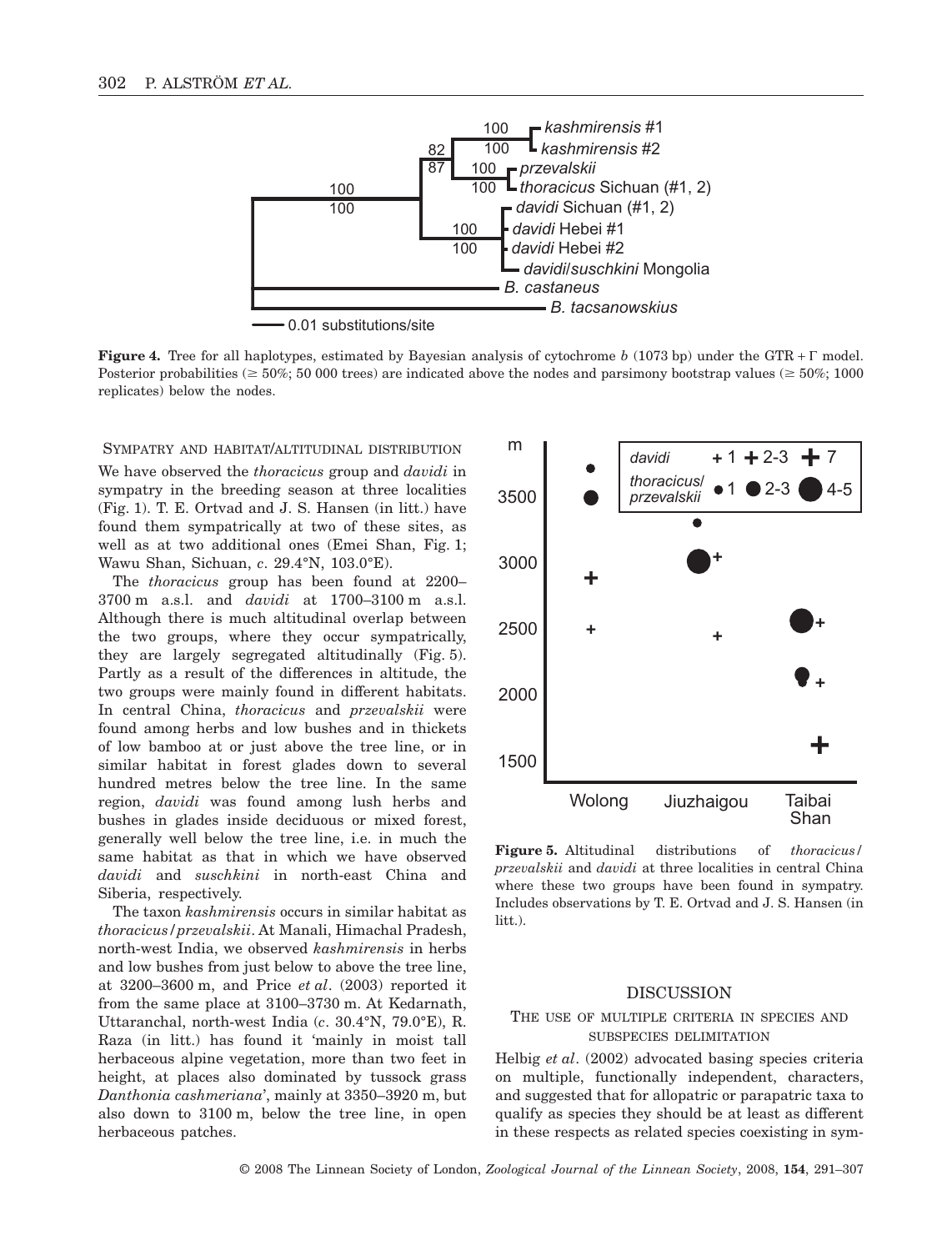patry. Zink (2004) argued that 'Only taxa defined by the congruence of multiple morphological or molecular characters should be recognized at some rank'. We agree that this is a good guideline, which we follow in the delimitation of the taxa in the *B. thoracicus* complex (except for the data-deficient taxon *suschkini*; see below). However, we warn that its stringent application could lead to the rejection of (1) some anciently diverged but still morphologically similar taxa ('cryptic species'); or (2) some recently evolved distinctive taxa with few, albeit fixed, morphological differences but as yet incompletely sorted haplotypes. For example, several *Motacilla* (wagtail) taxa that qualify as species under the 'phylogenetic' species concept *sensu* Cracraft (1983, 1989) differ in essentially one morphological character and are inseparable in other respects, including the genetic markers studied to date (review in Alström & Mild, 2003). Alström & Mild (2003: 30–35) argued that leastinclusive taxa that are believed to have diverged relatively recently be classified as subspecies of the same species. Evidence of recent divergence would be a combination of slight differentiation in morphology (e.g. only a few plumage characters), vocalizations, behaviours and molecular markers in comparison with other closely related taxa, and allopatric/ parapatric distributions (often joined by hybrid zones). This is subjective but, as remarked by Lidén (1990), an historical (phylogenetic) 'continuum can only be arbitrarily divided'.

In the *B. thoracicus* complex, data from a wide range of criteria are congruent in the recognition of three main groups, representing the *thoracicus* group, the *davidi* group and *kashmirensis*. The *davidi* group is the most divergent one, and differs from the others in all six variables studied. In contrast, the *thoracicus* group and *kashmirensis* are weakly separable by plumage, except for the 'buffy morph' of the latter, and have similar structure and habitat requirements. An assessment based exclusively on morphology and requiring diagnostic qualitative or quantitative differences might have synonymized *kashmirensis* with the *thoracicus* group (unless the presence of a distinct colour morph in *kashmirensis* would have been considered sufficient to justify recognition of *kashmirensis*) – despite the marked oological, vocal and mitochondrial differences between them. The parapatric *thoracicus–przevalskii* differ only in one of the five variables for which we have data, namely plumage, and these differences are not diagnostic. This probably applies also to *davidi* and *suschkini*, although we have insufficient data on the latter. Thus, the use of multiple criteria has greatly improved the assessment of the taxonomic status of the taxa in the *B. thoracicus* complex.

## SPECIES LIMITS IN SYMPATRIC TAXA: *THORACICUS*/ *PRZEVALSKII* VS. *DAVIDI*

Assessment of taxonomic rank is unproblematic in cases where taxa are sympatric and reproductively isolated from each other (however, see Zink, 2002). In the case of the *thoracicus* and *davidi* groups, the congruent differences in plumage, biometrics, eggs, song, cytochrome *b* and habitat/altitudinal distribution, and results from playback experiments, strongly support the proposal of Round & Loskot (1995) that these two groups be considered separate species. In the area of sympatry in central China, the strikingly different songs probably act as a reproductive isolating barrier. Our playback tests corroborate this, especially the simultaneous test on *przevalskii* and *davidi* on Taibai Shan on 14 June 1995. The single *przevalskii* in Jiuzhaigou that responded strongly to playback of *davidi* is an exception. However, several species have been reported to respond to playback of other closely related sympatric species (e.g. Emlen, Rising & Thompson, 1975; Payne & Groschupf, 1984; Catchpole & Leisler, 1986; Prescott, 1987; Alatalo *et al*., 1990), or even to distantly related sympatric species that occupy similar niches (Reed, 1982); in both these cases, interspecific territorialism can be assumed to be the cause of the response. Also, some birds may respond to playback of similarly sounding allopatric species that are not closely related (Schottler, 1995; P. Alström & U. Olsson, pers. observ.). Thus, a positive response to playback is of little taxonomic value, while a strong response to playback of own song combined with a lack of response to the song of closely related taxa is of taxonomic importance (as stressed by Alström & Olsson, 1992; Alström, Olsson & Colston, 1997). The partial segregation in habitat and altitude should also contribute to reduce gene flow between *thoracicus/przevalskii* and *davidi*.

## SPECIES LIMITS IN GEOGRAPHICALLY SEPARATED TAXA: *THORACICUS*/*PRZEVALSKII* VS. *KASHMIRENSIS*

For taxa with allopatric distributions, species limits often differ under different species definitions, as well as among proponents of the same species concept. This is equally true for the delimitation of leastinclusive taxa, and is a necessary consequence of a gradual evolutionary process. Under a 'morphological' or 'phylogenetic' species definition (e.g. Rosen, 1978, 1979; Nelson & Platnick, 1981; Cracraft, 1983, 1989; Donoghue, 1985), *kashmirensis* is a distinct species, as it is diagnosably different in multiple, unlinked traits from the other taxa in the *B. thoracicus* complex. Under the 'biological' species definition (Mayr, 1942, 1963), the taxonomic status of *kashmirensis* is debatable. Although *kashmirensis* is poorly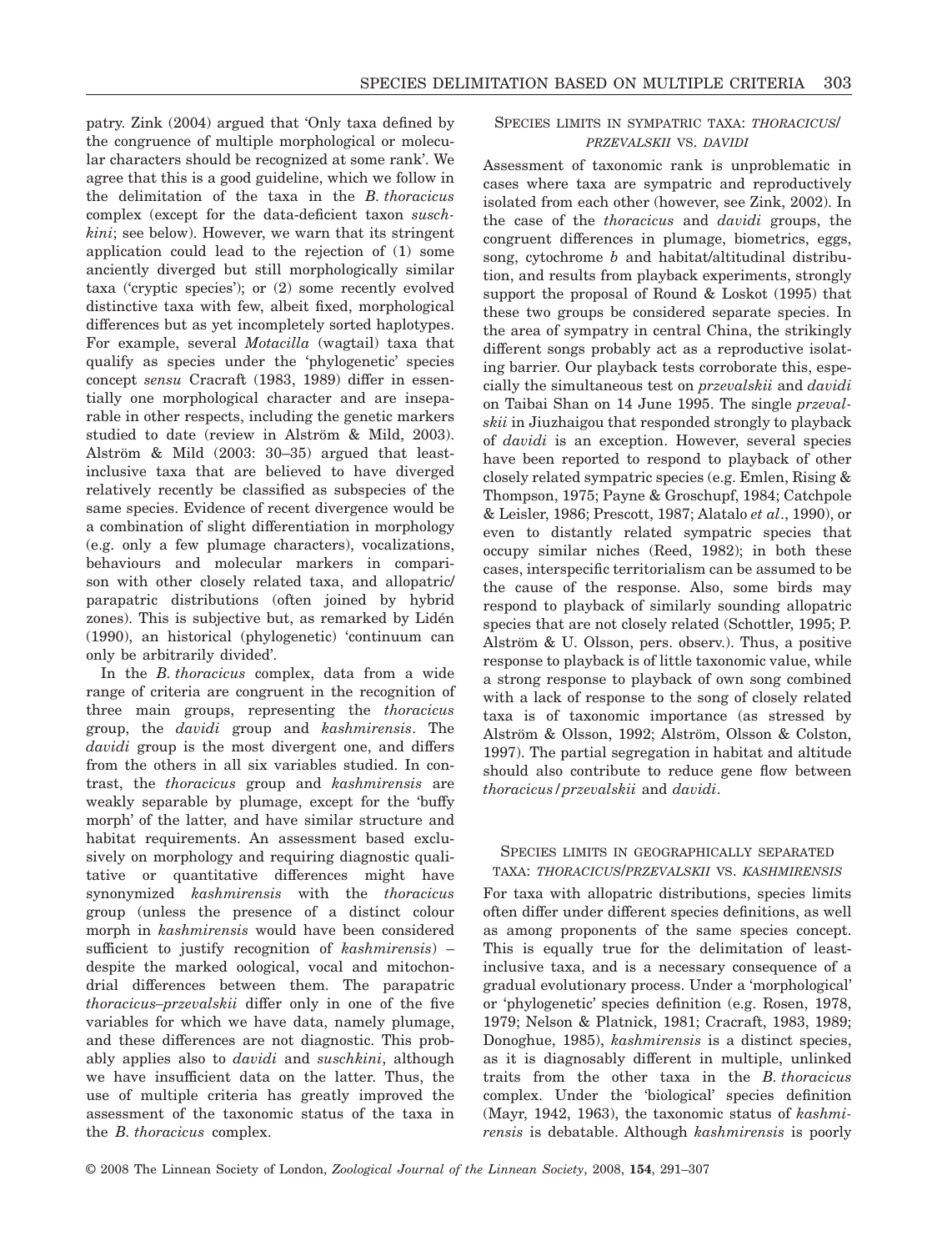differentiated from the *thoracicus* group in several aspects, the songs of *kashmirensis* and the *thoracicus* group sound so different, at least to the human ear, that they seem likely to act as a premating barrier if these taxa were to meet. Moreover, their cytochrome *b* divergence approaches that between the sympatric *thoracicus* group and *davidi*, and exceeds that among other Old World warbler taxa that are usually treated as conspecific (e.g. Helbig *et al*., 1996; Drovetski *et al*., 2004; Martens *et al*., 2004; Olsson, Alström & Sundberg, 2004; Olsson *et al*., 2005), indicating longstanding separation (but see Irwin, 2002). In other words, also under the 'biological' species concept, *kashmirensis* is appropriately considered a distinct species.

## SPECIES LIMITS IN PARAPATRIC TAXA: *THORACICUS* VS. *PRZEVALSKII* AND *DAVIDI* VS. *SUSCHKINI*

The taxa *thoracicus* and *przevalskii* differ only in plumage colours, and the differences are very slight. The variation appears to be clinal and does not fit racial boundaries as currently defined; indeed, different sources describe and/or map the range of *przevalskii* very differently (e.g. Dement'ev & Gladkov, 1968; Etchécopar & Hüe, 1983; Cheng, 1987). Although specimens from the northern part of the range of *przevalskii* are distinctly paler overall and brighter rufous above than *thoracicus*, there appears to be a continuum in these characters over the broad range of the *thoracicus* group in China, and in our view *przevalskii* should therefore be synonymized with *thoracicus*. It should, however, be stressed that the assumption of a close relationship between *thoracicus* from the Himalayas and China is based exclusively on morphology.

Based on the close similarity between *suschkini* and *davidi* in all studied aspects, we consider these to be conspecific. As the only known difference between them, in plumage, appears to be very marginal, *suschkini* is perhaps best synonymized with *davidi*. However, without further study we cannot evaluate the validity of *suschkini*. The genetic distance between *davidi/suschkini* from Mongolia and *davidi* from north-east and central China suggests that the Mongolian sample, which was on migration, might represent *suschkini*, and that there may be a slight genetic differentiation between the two taxa.

The *davidi* from central China have longer and more rounded wings (shorter second and third primaries) than *davidi* from Russia, and are actually closer to the *thoracicus* group in these respects. The difference in wing length is too large to be explained by shrinkage of museum specimens (the birds from central China were measured in the field, unlike those from Siberia and north-eastern China), as

wings shrink only 1–3% in specimens (Knox, 1980; Engelmoer *et al*., 1983). The difference in wing formula between birds from central China and Siberia/north-east China probably reflects the fact that the more northerly breeding populations migrate further than the more southerly nesting ones (Fig. 1); among warblers in general, long-distance migrants have more pointed wings than short-distance migrants (e.g. Ticehurst, 1938; Cramp, 1992; Marchetti, Price & Richman, 1995).

#### TAXONOMIC RECOMMENDATIONS

We propose that *Bradypterus thoracicus s.l.* should be treated as three separate species: *B. thoracicus* (Blyth, 1845), monotypic; *B. kashmirensis* (Sushkin, 1925), monotypic; and *Bradypterus davidi*, with subspecies *davidi* (La Touche, 1923) and *suschkini* (Stegmann, 1929). The validity of *suschkini* requires further study.

We suggest the following common names: for *B. thoracicus*, Spotted Bush Warbler; for *B. davidi*, Baikal Bush Warbler (already used in Gill & Wright, 2006; in slightly different form, as Baikal Bush-warbler, in Rasmussen & Anderton, 2005); and for *B. kashmirensis*, West Himalayan Bush Warbler.

#### ACKNOWLEDGEMENTS

For access to specimens, we thank the staff of the following museums: American Museum of Natural History; Academy of Natural Sciences, Philadelphia; Bombay Natural History Society; Field Museum of Natural History; Museum of Comparative Zoology; National Museum of Natural History, Smithsonian Institution; Royal Ontario Museum; The Natural History Museum; Naturalis; Staatliches Naturhistorisches Museum, Braunschweig; University of Michigan Museum of Zoology; Museum für Naturkunde, Berlin; Yale Peabody Museum; and Zoological Survey of India, Calcutta. We are most grateful to Dave Farrow, Trevor Price, Pratap Singh and Edward Vercruysse for lending us tape recordings, to Trevor Price also for DNA samples; to the Zoological Museum, University of Copenhagen and Johan Ställberg for additional DNA samples; to Douglas Russell for photographing eggs in The Natural History Museum; to Edward Dickinson for discussion of the correct spelling of *B. thoracicus przevalskii*; to Jesper Hornskov for assistance in the field; to Troels Eske Ortvad, Rashid Raza and Jens Søgaard Hansen for data on field observations; and to David Parkin and two anonymous reviewers for valuable comments.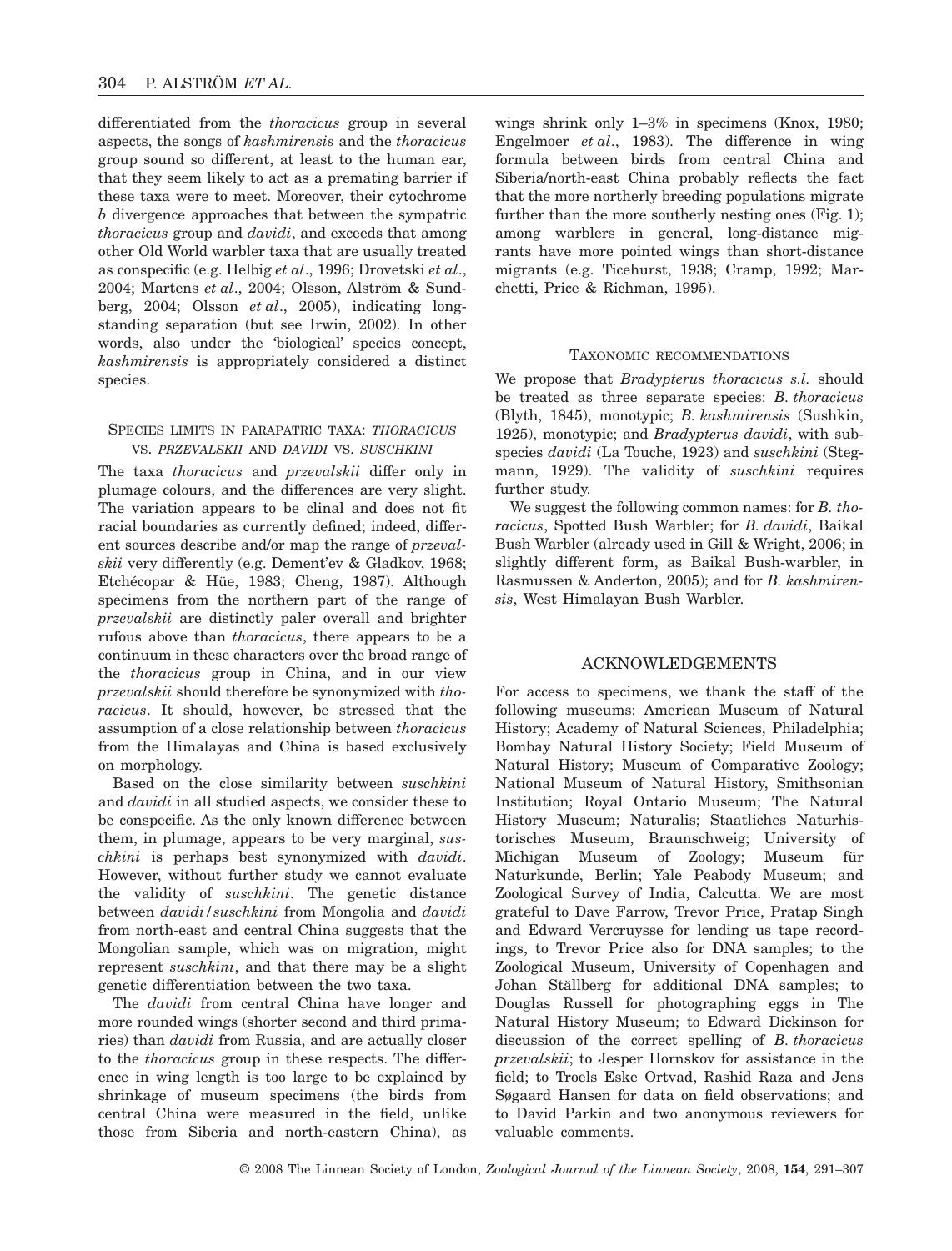#### REFERENCES

- **Akaike H. 1973.** Information theory as an extension of the maximum likelihood principle. In: Petrov BN, Csaki F, eds. *Second International Symposium on Information Theory.* Budapest: Akademiai Kiado, 267–281.
- **Alatalo RV, Eriksson D, Gustafsson L, Lundberg A. 1990.** Hybridization between pied and collared flycatchers – sexual selection and speciation theory. *Journal of Evolutionary Biology* **3:** 375–389.
- **Ali S, Ripley SD. 1983.** *Handbook of the birds of India and Pakistan*. Bombay: Oxford University Press.
- **Alström P, Ericson PGP, Olsson U, Sundberg P. 2006.** Phylogeny and classification of the avian superfamily Sylvioidea. *Molecular Phylogenetics and Evolution* **38:** 381–397.
- **Alström P, Mild K. 2003.** *Pipits and wagtails of Europe, Asia and North America. Identification and systematics*. London: Christopher Helm/A&C Black; Princeton, NJ: Princeton University Press.
- **Alström P, Olsson U. 1992.** On the taxonomic status of *Phylloscopus affinis* and *Phylloscopus subaffinis*. *Bulletin of the British Ornithologists' Club* **112:** 111–125.
- **Alström P, Olsson U, Colston PR. 1997.** Re-evaluation of the taxonomic status of *Phylloscopus proregulus kansuensis* Meise. *Bulletin of the British Ornithologists' Club* **117:** 177– 193.
- **Baker ECS. 1930.** *The fauna of British India, including Ceylon and Burma birds*, vol. 3, 2nd edn. London: Taylor & Francis.
- **Baker ECS. 1933.** *The nidification of birds of the Indian empire*, vol. 2. London: Taylor & Francis.
- **Baker JM, López-Medrano E, Navarro-Sigüenza AG, Rojas-Soto OR, Omland KE. 2003.** Recent speciation in the Orchard Oriole group: divergence of *Icterus spurius spurius* and *Icterus spurius fuertesi*. *Auk* **120:** 848–859.
- **Beresford P, Barker FK, Ryan PG, Crowe TM. 2005.** African endemics span the tree of songbirds (Passeri): molecular systematics of several evolutionary 'enigmas'. *Proceedings of the Royal Society London, B* **272:** 849–858.
- **Catchpole CK, Leisler B. 1986.** Interspecific territorialism in reed warblers: a local effect revealed by playback experiments. *Animal Behaviour* **34:** 299–300.
- **Cheng T-H. 1987.** *A synopsis of the avifauna of China*. Beijing: Science Press; Hamburg and Berlin: Paul Parey.
- **Collinson M, Parkin DT, Knox AG, Sangster G, Helbig AJ. 2006.** Species limits within the genus *Melanitta*, the scoters. *British Birds* **99:** 183–201.
- **Corbet GB. 1997.** The species in mammals. In: Claridge MF, Dawah HA, Wilson MR, eds. *Species: the units of biodiversity*. London: Chapman & Hall, 341–356.
- **Cracraft J. 1983.** Species concepts and speciation analysis. In: Johnston RF, ed. *Current ornithology*. New York: Plenum Press, 159–187.
- **Cracraft J. 1989.** Speciation and its ontology: the empirical consequences of alternative species concepts for understanding patterns and processes of differentiation. In: Otte D, Endler JA, eds. *Speciation and its consequences*. Sunderland, MA: Sinauer Associates, 28–59.
- **Cracraft J. 1997.** Species concepts in systematics and conservation biology – an ornithological viewpoint. In: Claridge MF, Dawah HA, Wilson MR, eds. *Species: the units of biodiversity*. London: Chapman & Hall, 325–339.
- **Cramp S, ed. 1992.** *The birds of the Western Palearctic*, vol. 6. Oxford: Oxford University Press.
- **Davis JI, Nixon KC. 1992.** Populations, genetic variation, and the delimitation of phylogentic species. *Systematic Biology* **41:** 421–435.
- **Delacour J. 1943.** The bush-warblers of the genera *Cettia* and *Bradypterus*. Notes on allied genera and species. Part II. *Ibis* **85:** 27–40.
- **Dement'ev GP, Gladkov NA, eds. 1968.** *Birds of the soviet union*, vol. 6. Jerusalem: Israel Program for Scientific Translations.
- **Dickinson EC, ed. 2003.** *The Howard and Moore complete checklist of the birds of the world*. London: Christopher Helm.
- **Dickinson EC, Rasmussen PC, Round PD, Rozendaal FG. 2000.** A review of the Russet Bush-Warbler *Bradypterus seebohmi*. *Zoologische Verhandelingen* **331:** 11–64.
- **Donoghue MJ. 1985.** A critique of the biological species concept and recommendations for a phylogenetic alternative. *Bryologist* **88:** 172–181.
- **Drovetski SV, Zink RM, Fadeev IV, Nesterov EV, Koblik EA, Red'kin YA, Rohwer S. 2004.** Mitochondrial phylogeny of *Locustella* and related genera. *Journal of Avian Biology* **35:** 105–110.
- **Emlen ST, Rising JD, Thompson WL. 1975.** A behavioural and morphological study of sympatry of Indigo and Lazuli buntings in the Great Plains. *Wilson Bulletin* **87:** 145–179.
- **Engelmoer M, Roselaar CS, Boere GC, Nieboer E. 1983.** Post-mortem changes in measurements of some waders. *Ringing and Migration* **4:** 245–248.
- **Etchécopar RD, Hüe F. 1983.** *Les oiseaux de Chine, de Mongolie et de Coreé: Passereaux*. Papeete, Tahiti: Editions du Pacifique.
- **Flint VE, Boehme RL, Kostin YV, Kuznetsov AA. 1984.** *A field guide to birds of the USSR*. Princeton, NJ: Princeton University Press.
- **Gill F, Wright M. 2006.** *Birds of the world recommended English names*. Princeton, NJ/ Oxford: Princeton University Press.
- **Gornall RJ. 1997.** Practical aspects of the species concept in plants. In: Claridge MF, Dawah HA, Wilson MR, eds. *Species: the units of biodiversity*. London: Chapman & Hall, 171–190.
- **Gu X, Fu Y-X, Li W-H. 1995.** Maximum likelihood estimation of the heterogeneity of substitution rate among nucleotide sites. *Molecular Biology and Evolution* **12:** 546–557.
- **Hartert E, Steinbacher F. 1934.** *Die Vögel der Paläarktischen Fauna*. Erganzungsband. Berlin: Friedländer.
- **Helbig AJ, Knox AG, Parkin DT, Sangster G, Collinson M. 2002.** Guidelines for assigning species rank. *Ibis* **144:** 518–525.
- **Helbig AJ, Martens J, Seibold I, Henning F, Schottler B, Wink M. 1996.** Phylogeny and species limits in the Palaearctic chiffchaff *Phylloscopus collybita* complex: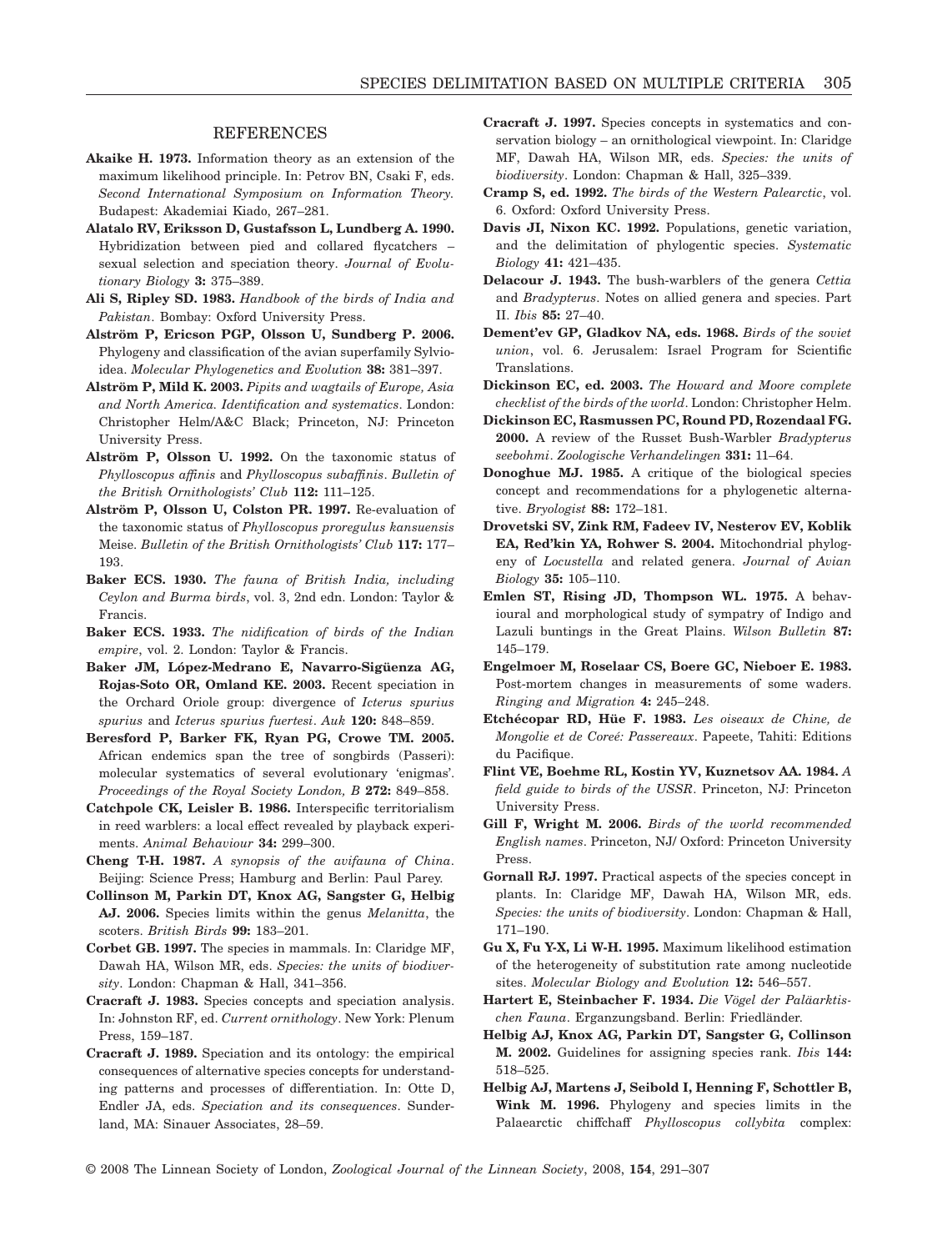mitochondrial genetic differentiation and bioacoustic evidence. *Ibis* **138:** 650–666.

- **del Hoyo J, Elliott A, Christie DA, eds. 2006.** *Handbook of the birds of the world*, vol. 11. Barcelona: Lynx Edicions.
- **Huelsenbeck JP, Ronquist F. 2001.** MrBayes: Bayesian inference of phylogeny. *Bioinformatics* **17:** 754–755.
- **Huelsenbeck JP, Ronquist F. 2005.** *Mrbayes: a program for the Bayesian inference of phylogeny*, version 3.1.1. Available at:<http://mrbayes.csit.fsu.edu>
- **Irwin DE. 2002.** Phylogeographic breaks without geographic barriers to gene flow. *Evolution* **56:** 2383–2394.
- **Isler ML, Isler PR, Whitney BM. 1999.** Species limits in antbirds (Passeriformes: Thamnophilidae): the *Myrmotherula surinamensis* complex. *Auk* **116:** 83–96.
- **Knox A. 1980.** Post-mortem changes in wing-lengths and wing-formulae. *Ringing and Migration* **3:** 29–31.
- **La Touche JDD. 1926.** *A handbook of the birds of eastern China*, vol. 1. London: Taylor & Francis.
- **Lanave C, Preparata C, Saccone C, Serio G. 1984.** A new method for calculating evolutionary substitution rates. *Journal of Molecular Evolution* **20:** 86–93.
- **Lidén M. 1990.** Replicators, hierarchy, and the species problem. *Cladistics* **6:** 183–186.
- **Marchetti K, Price T, Richman A. 1995.** Correlates of wing morphology with foraging behaviour and migration distance in the genus *Phylloscopus*. *Journal of Avian Biology* **26:** 177–181.
- **Martens J, Tietze DT, Eck S, Veith M. 2004.** Radiation and species limits in the Asian Pallas's warbler complex (*Phylloscopus proregulus* s.1.). *Journal of Ornithology* **145:** 206– 222
- **Mayden RL. 1997.** A hierarchy of species concepts: the denouement in the saga of the species problem. In: Claridge MF, Dawah HA, Wilson MR, eds. *Species: the units of biodiversity*. London: Chapman & Hall, 381–424.
- **Mayr E. 1942.** *Systematics and the origin of species*. Cambridge, MA: Harvard University Press.
- **Mayr E. 1963.** *Animal species and evolution*. Cambridge, MA: Harvard University Press.
- **Mayr E. 1969.** *Principles of systematic zoology*. New York: McGraw-Hill.
- **Meyer de Schauensee R. 1984.** *The birds of China*. Washington, DC: Smithsonian Institution Press.
- **Mild K. 1987.** *Soviet bird songs*. Two cassettes and booklet. Stockholm: Privately published.
- **Mishler BD. 1985.** The morphological, developmental, and phylogenetic basis of species concepts in bryophytes. *Bryologist* **88:** 207–214.
- **Mitchell S, Cunningham S, McClellan J, Montgomery J. 1995.** *Canary*, version 1.2. Ithaca, NY: Cornell Laboratory of Ornithology.
- **Nelson JS. 1999.** Editorial and introduction: the species concept in fish biology. In: Nelson JS, Hart PJB, eds. *The species concept in fish biology*. *Reviews in Fish Biology and Fisheries* **9:** 277–280.
- **Nelson G, Platnick NI. 1981.** *Systematics and biogeography: cladistics and vicariance*. New York: Columbia University Press.
- **Nixon KC, Wheeler QD. 1990.** An amplification of the phylogenetic species concept. *Cladistics* **6:** 211–223.
- **Nylander JAA. 2004.** *MrModeltest.* Available at: [http://](http://www.abc.se/nylander) [www.abc.se/nylander](http://www.abc.se/nylander)
- **Oates EW. 1889.** *The fauna of British India, including Ceylon and Burma. Birds*, vol. 1. London: Taylor & Francis.
- **Olsson U, Alström P, Ericson PGP, Sundberg P. 2005.** Non-monophyletic taxa and cryptic species – evidence from a molecular phylogeny of leaf-warblers (Phylloscopus, Aves). *Molecular Phylogenetics and Evolution* **36:** 261–276.
- **Olsson U, Alström P, Sundberg P. 2004.** Non-monophyly of the avian genus *Seicercus* (Aves: Sylviidae) revealed by mitochondrial DNA. *Zoologica Scripta* **33:** 501–510.
- **Parkin DT, Collinson M, Helbig AJ, Knox AG, Sangster G, Svensson L. 2004.** Species limits in *Acrocephalus* and *Hippolais* warblers from the Western Palearctic. *British Birds* **97:** 276–299.
- **Payne RB, Groschupf KD. 1984.** Sexual selection and interspecific competition: a field experiment on territorial behavior of nonparental finches (*Vidua* spp.). *Auk* **101:** 140–145.
- **Phillimore AB, Owens IPF. 2006.** Are subspecies useful in evolutionary and conservation biology? *Proceedings of the Royal Society of London B* **273:** 1049–1053.
- **Posada D, Crandall KA. 1998.** Modeltest: testing the model of DNA substitution. *Bioinformatics* **14:** 817–818.
- **Prescott DRC. 1987.** Territorial responses to song playback in allopatric and sympatric populations of Alder (*Empidonax alnorum*) and Willow (*E. traillii*) flycatchers. *Wilson Bulletin* **99:** 611–619.
- **Price TD, Zee J, Jamdar K, Jamdar N. 2003.** Bird species diversity along the Himalaya: a comparison of Himachal Pradesh with Kashmir. *Journal of the Bombay Natural History Society* **100:** 394–410.
- **de Queiroz K. 1998.** The general lineage concept of species, species criteria, and the process of speciation. A conceptual unification and terminological recommendations. In: Howard DJ, Berlocher SH, eds. *Endless forms: species and speciation*. Oxford: Oxford University Press, 57–75.
- **de Queiroz K. 2005a.** A unified concept of species and its consequences for the future of taxonomy. *Proceedings of the California Academy of Sciences* **56:** 196–215.
- **de Queiroz K. 2005b.** Ernst Mayr and the modern concept of species. *Proceedings of the National Academy of Sciences of the USA* **102:** 6600–6607.
- **de Queiroz K. 2005c.** Different species problems and their resolution. *Bioessays* **27:** 1263–1269.
- **Rasmussen PC, Anderton JC. 2005.** *Birds of South Asia: the Ripley guide*. Barcelona: Lynx Edicions.
- **Rasmussen PC, Dickinson EC, Round PD, Rozendaal FG. 2000.** A new bush-warbler (Sylviidae, *Bradypterus*) from Taiwan. *Auk* **117:** 279–289.
- **Reed TM. 1982.** Interspecific territoriality in the Chaffinch and the Great Tit on islands and the mainland of Scotland: playback and removal experiments. *Animal Behaviour* **30:** 171–181.
- **Ripley SD. 1982.** *A synopsis of the birds of India and Pakistan*, 2nd edn. Bombay: Bombay Natural History Society.